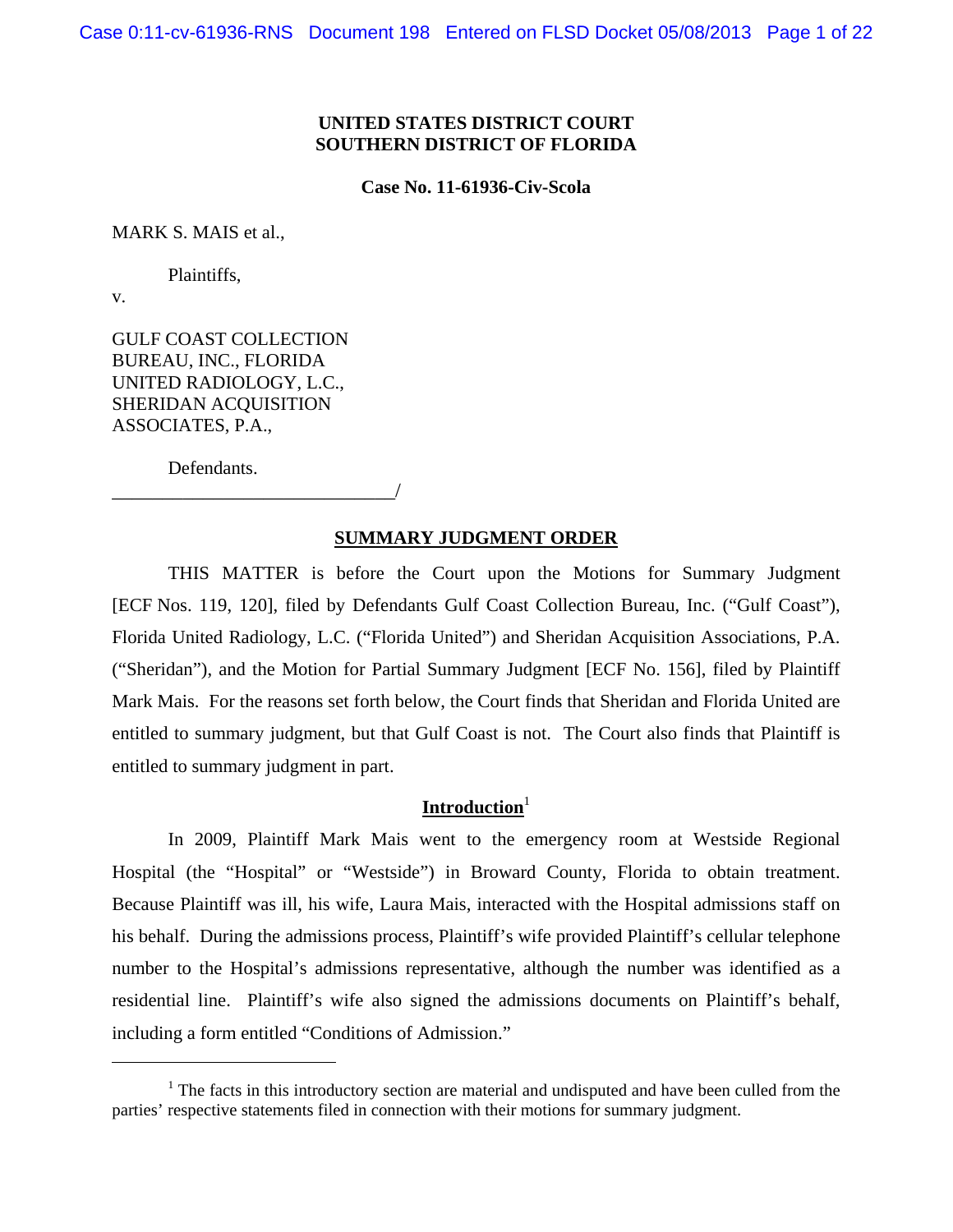In signing that form, Plaintiff's wife acknowledged receiving the Hospital's "Notice of Privacy Practices" and agreed that "the hospital and the physicians or other health professionals involved in the inpatient or outpatient care [may] release [Plaintiff's] healthcare information for purposes of treatment, payment or healthcare operations," including "to any person or entity liable for payment on the patient's behalf in order to verify coverage or payment questions, or for any other purpose related to benefit payment." The "Notice of Privacy Practices" also stated that the Hospital "may use and disclose health information about [Plaintiff's] treatment and services to bill and collect payment from [Plaintiff], [his] insurance company or a third party payor."

 After being admitted to the Hospital, Plaintiff received treatment from Florida United Radiology, L.C. ("Florida United"), for which he incurred a medical debt in the amount of \$49.03. Florida United, a hospital-based provider that performs clinical services on behalf of hospital facilities, is the entity to which Plaintiff's debt was owed. Sheridan Acquisition, P.A. ("Sheridan") is a holding company for Florida United. The two entities are separately run and operated; Sheridan's involvement is solely one of ownership.

McKesson, also known as Per-Se Technologies, was the billing company used by Florida United at the time Plaintiff received care. McKesson, as Florida United's agent, was permitted to access demographic information from the Hospital and to send out bills on its behalf. Plaintiff never provided his number to Florida United, the party to whom the debt was owed. Instead, McKesson, Florida United's billing vendor, electronically retrieved Plaintiff's phone number and other information from the Hospital. Thereafter, Plaintiff was billed \$49.03 for the treatment he received from Florida United, but failed to pay the debt. Consequently, the account was forwarded to Gulf Coast Collection Bureau, Inc. ("Gulf Coast") for collection pursuant to a written agreement between Sheridan, as Florida United's parent, and Gulf Coast.

Gulf Coast is a debt collector that uses a predictive dialer to dial telephone numbers through automated technology without human involvement. Using its predictive dialer, Gulf Coast placed calls to the Plaintiff and other putative class members in an effort to collect medical debts owed to Florida United. With respect to Plaintiff's \$49.03 debt, Gulf Coast attempted between 15 and 30 debt collection calls to Plaintiff's cell phone and left four messages relating to the debt, allegedly in violation of the Telephone Consumer Protection Act ("TCPA"), 47 U.S.C § 227 (b)(1)(A)(iii). *See* First Am. Compl. ¶ 24.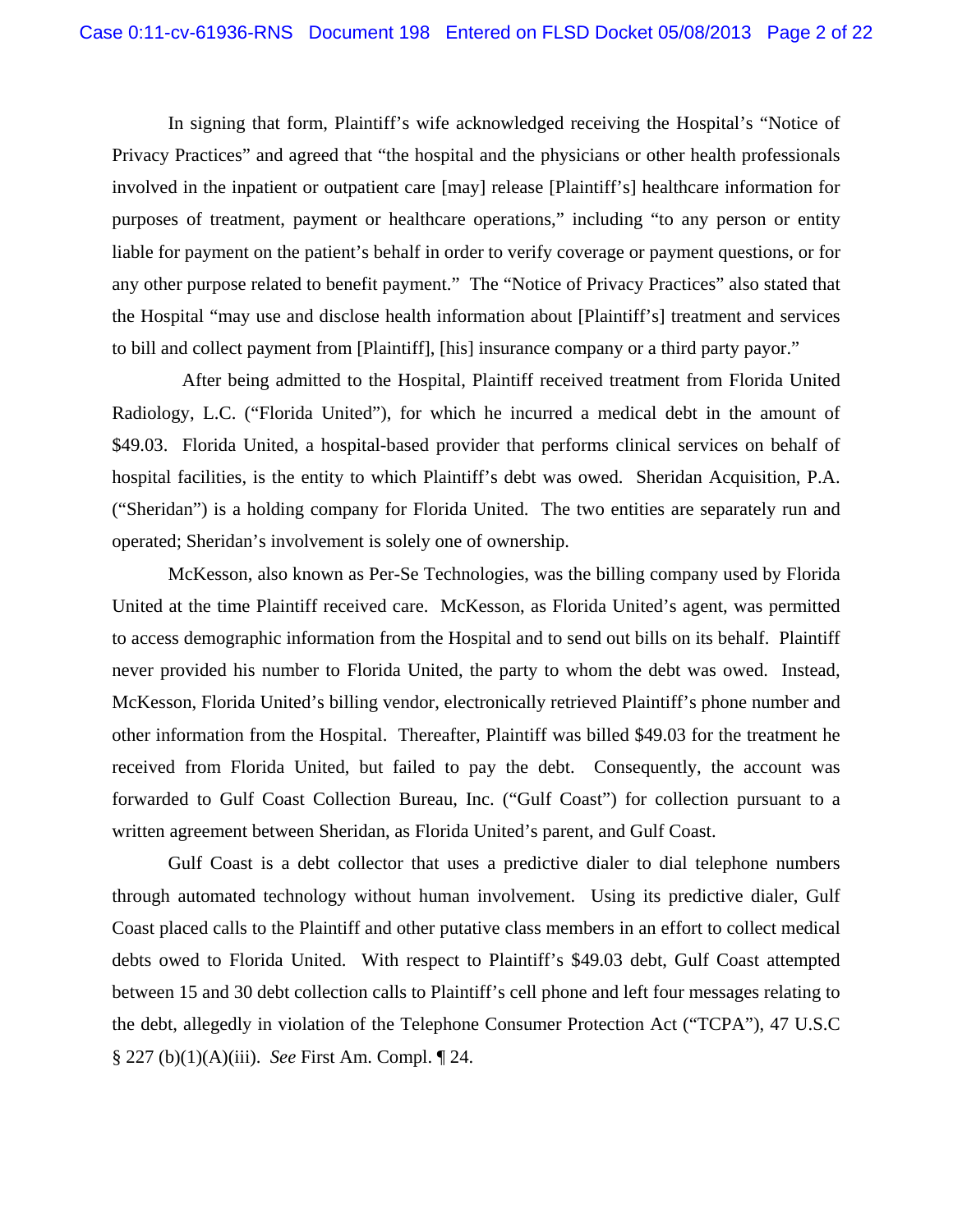Gulf Coast, Florida United, and Sheridan (collectively, the "Defendants") move for summary judgment, arguing that Plaintiff provided "prior express consent" to be called and, therefore, they are not liable for violating the TCPA, section 227(b)(1)(A)(iii). Florida United and Sheridan also argue that they cannot be held vicariously liable for Gulf Coast's calls, even assuming that Gulf Coast violated the statute. Plaintiff moves for partial summary judgment, advancing arguments that largely mirror the Defendants' contentions. He also seeks a ruling as to damages and injunctive relief.

#### **Summary Judgment Standard**

Under the familiar standard of Federal Rule of Civil Procedure 56, the movant is entitled to summary judgment if he shows that there is no genuine dispute as to any material fact and that he is entitled to judgment as a matter of law. *See In re Harwell*, 628 F.3d 1312, 1317 (11th Cir. 2010). "An issue of fact is 'material' if, under the applicable substantive law, it might affect the outcome of the case." *Hickson Corp. v. N. Crossarm Co.*, 357 F.3d 1256, 1259-60 (11th Cir.2004). "An issue of fact is 'genuine' if the record taken as a whole could lead a rational trier of fact to find for the nonmoving party." *Id.* at 1260. A court may not weigh conflicting evidence to resolve disputed factual issues; if a genuine dispute is found, summary judgment must be denied. *Skop v. City of Atlanta, Ga.*, 485 F.3d 1130, 1140 (11th Cir. 2007).

In applying the summary judgment standard, the district court must view the facts and evidence in light most favorable to the non-movant and draw all reasonable inferences in his favor. *See Loren v. Sasser*, 309 F.3d 1296, 1301-02 (11th Cir. 2002). "The moving party bears the initial burden to show the district court, by reference to materials on file, that there are no genuine issues of material fact that should be decided at trial," and "[o]nly when that burden has been met does the burden shift to the non-moving party to demonstrate that there is indeed a material issue of fact that precludes summary judgment." *Clark v. Coats & Clark, Inc.*, 929 F.2d 604, 608 (11th Cir. 1991). When the burden shifts, the non-moving party "may not rest upon the mere allegations or denials of his pleadings," but must "go beyond [them]" and affirmatively "set forth specific facts showing that there is a genuine issue for trial." *See Anderson v. Liberty Lobby, Inc.*, 477 U.S. 242, 248 (1986); *Celotex Corp. v. Catrett,* 477 U.S. 317, 324 (1986).

### **Sequence of Rulings in Class Action Case**

Typically, district courts rule upon class certification motions before deciding summary judgment. Federal Rule of Civil Procedure 23(c) provides that the court should decide class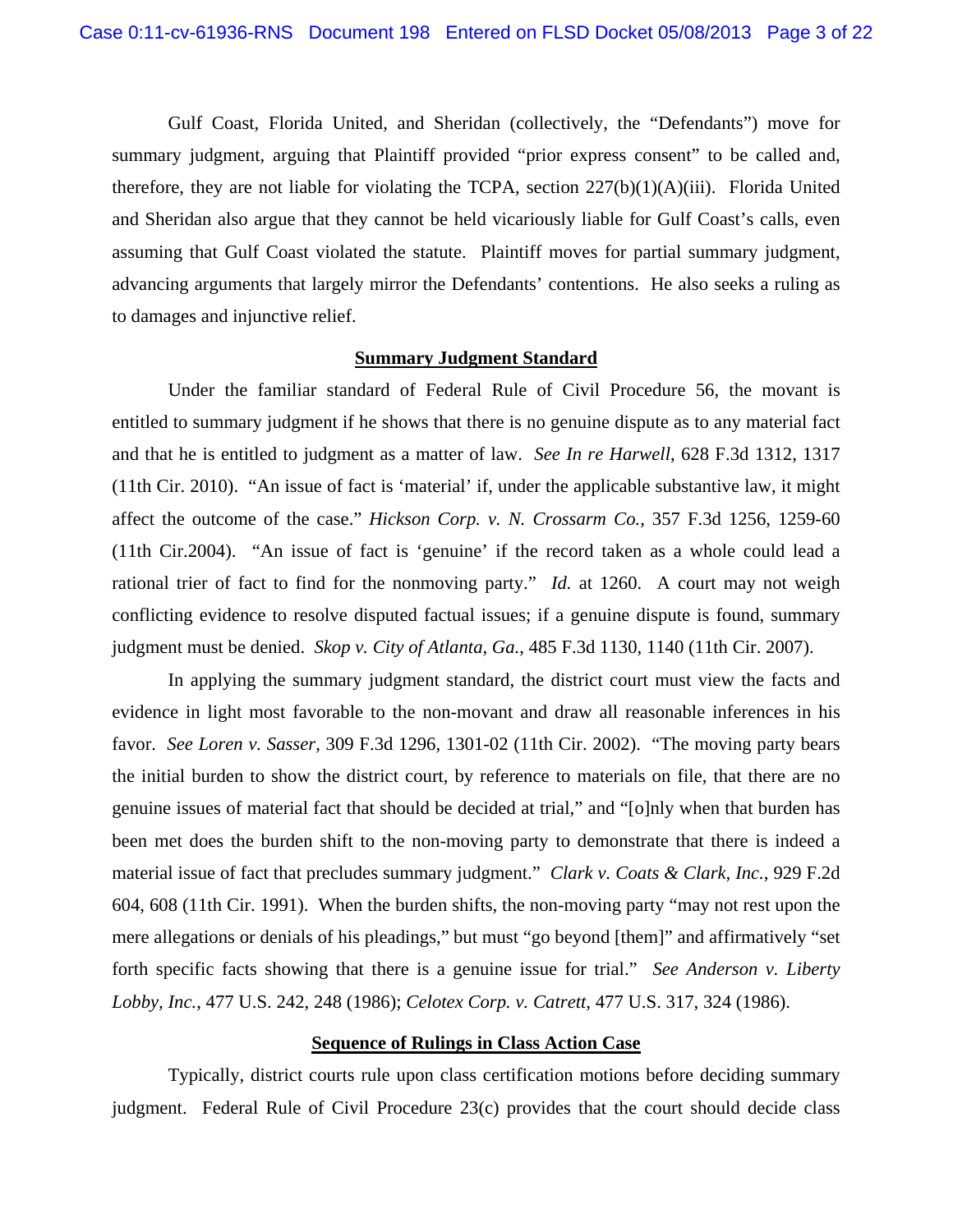certification at "an early practicable time," which suggests that it should usually precede any summary judgment rulings. "But 'usually' is not 'always,' and 'practicable' allows for wiggle room." *See Cowen v. Bank United of Texas, FSB*, 70 F.3d 937, 941 (7th Cir. 1995); *see also Curtin v. United Airlines*, 275 F.3d 88, 92 (D.C. Cir. 2001). Indeed, as the Eleventh Circuit has held, the trial judge has the discretion to reverse the order of things and "to consider the merits of the [plaintiff's] claims before [ruling on] their amenability to class certification." *See Telfair v. First Union Mortg. Corp.*, 216 F.3d 1333, 1343 (11th Cir. 2000).

Sometimes, as in this case, the defendants choose to move for summary judgment before the district court decides whether the case should proceed as a class action. Defendants may do so hoping that they will obtain a favorable ruling on the merits, disposing of the named plaintiff's claims, and ending the need to decide class certification. *See, e.g.*, *Cowen*, 70 F.3d at 941; *Curtin*, 275 F.3d at 92. As Circuit Judge Posner explained in *Cowen*:

Class actions are expensive to defend. One way to try to knock one off at low cost is to seek summary judgment before the suit is certified as a class action. A decision that the claim of the named plaintiffs lacks merit ordinarily, though not invariably, disqualifies the named plaintiffs as proper class representatives. The effect is to moot the question whether to certify the suit as a class action unless the lawyers for the class manage to find another representative.

*Cowen*, 70 F.3d at 941. Thus, when the defendants tactically decide to move for summary judgment first, the district court does not err by ruling on their motion before deciding class certification. *See, e.g.*, *Cowen*, 70 F.3d at 941; *Curtin*, 275 F.3d at 92; *see also Webster v. Royal Caribbean Cruises, Ltd.*, 124 F. Supp. 2d 1317, 1321 (S.D. Fla. 2000) (Gold, J.). In such a case, "the defendant is assuming the risk of stare decisis protection rather than the protection of res judicata," and "[w]here the defendant seeks summary judgment knowing of the possibility that other plaintiffs will enter the case and not be bound thereby, it is not for the plaintiffs or the court to deter them from assuming that risk." *See Thornton v. Mercantile Stores Co., Inc.*, 13 F. Supp. 2d 1282, 1289-90 (M.D. Ala. 1998); *see also Cowen*, 70 F.3d at 941-42 (by obtaining summary judgment first, "the defendant loses the preclusive effect on subsequent suits against him of class certification but saves the added expense of defending a class action and may be content to oppose the members of the class one by one, as it were, by moving for summary judgment, every time he is sued, before the judge presiding over the suit decides whether to certify it as a class action.").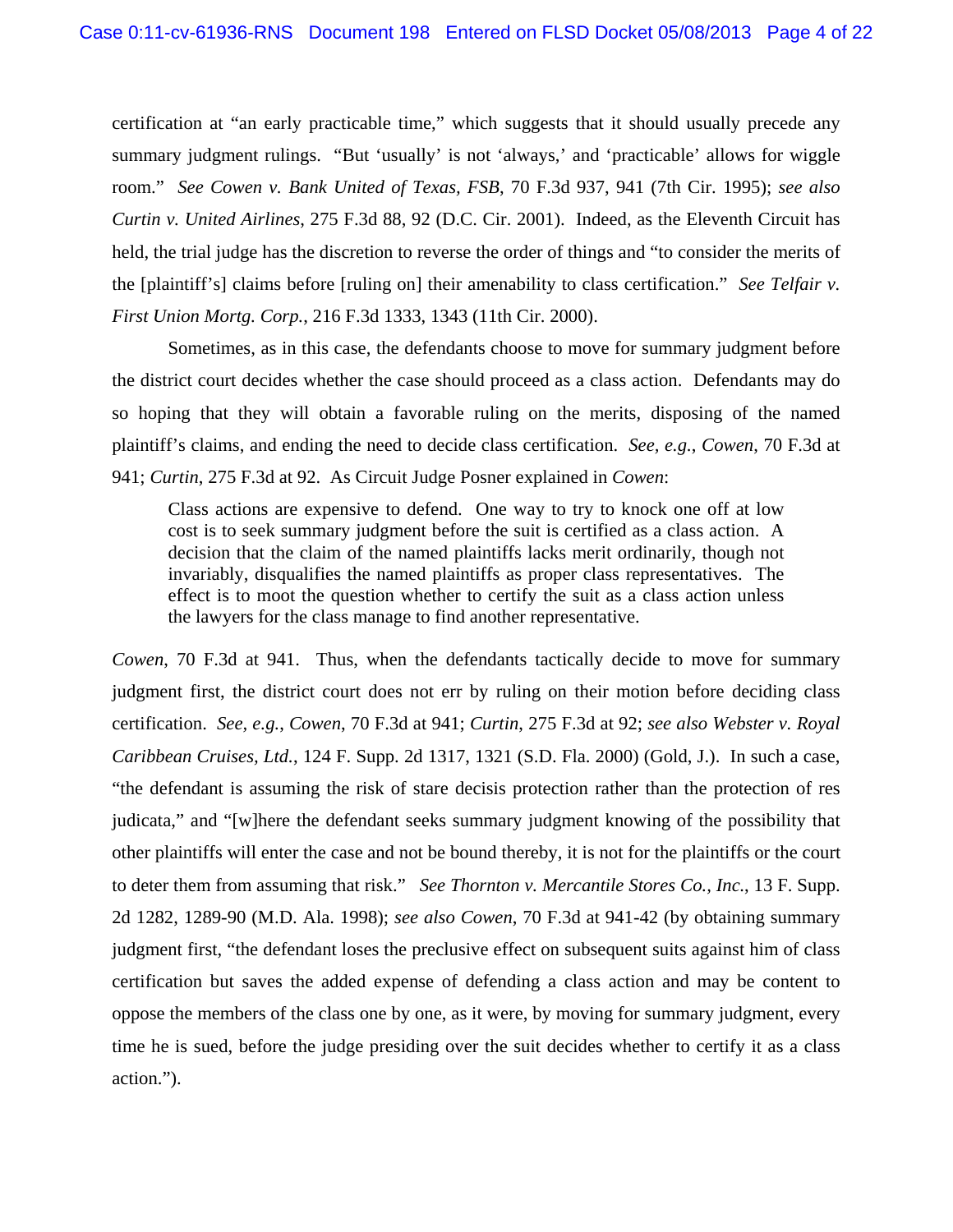In this case, Gulf Coast, Florida United, and Sheridan sought summary judgment before the Plaintiff moved for class certification. So did the Plaintiff. Under such circumstances and in the interest of fairness to all parties, the Court will decide things in the order they were filed – summary judgment first, and to the extent still viable, class certification second.

## **Ruling on Defendants' Motions for Summary Judgment**

As explained below, the Defendants are not entitled to summary judgment on their consent defense. On the issue of vicarious liability, however, Sheridan and Florida United are entitled to summary judgment.

#### *A. Plaintiff Did Not Give "Prior Express Consent" Under The TCPA*

The TCPA makes it unlawful for any party to make a non-emergency call, using an automatic telephone dialing system or artificial prerecorded voice, to any cellular telephone number, unless the call is "made with the *prior express consent* of the called party[.]" *See* 47 U.S.C. § 227(b)(1)(A)(iii) (emphasis supplied). As this language suggests, consent is a defense to a TCPA claim. *See Manfred v. Bennett Law*, PLLC, 2012 WL 6102071, at \*2 (S.D. Fla. Dec. 7, 2012) (Seitz, J.) ("prior express consent is an affirmative defense" under TCPA).

In 2008, the Federal Communications Commission ("FCC") issued a declaratory ruling, entitled *In re: Rules and Regulations Implementing the Telephone Consumer Protection Act of*  1991, 23 F.C.C.R. 559 (2008) (hereinafter, the "2008 FCC Ruling"),<sup>2</sup> that interpreted the statutory phrase "prior express consent" under the TCPA:

Because we find that autodialed and prerecorded message calls to *wireless numbers provided by the called party in connection with an existing debt are made with the "prior express consent" of the called party, we clarify that such* calls are permissible. We conclude that *the provision of a cell phone number to a creditor, e.g., as part of a credit application, reasonably evidences prior express consent by the cell phone subscriber to be contacted at that number regarding the debt*. . . . We emphasize that prior express consent is deemed to be granted only if the wireless number was provided by the consumer to the creditor, and that such number was provided during the transaction that resulted in the debt owed.

 $\overline{a}$ 

 $2$  The parties varyingly cite the FCC ruling as dating to 2007 and/or 2008, presumably because the FCC adopted it on December 28, 2007, but did not release it until January 4, 2008. For clarity and consistency, the Court will use the date of release and refer to it as the "2008 FCC Ruling" herein.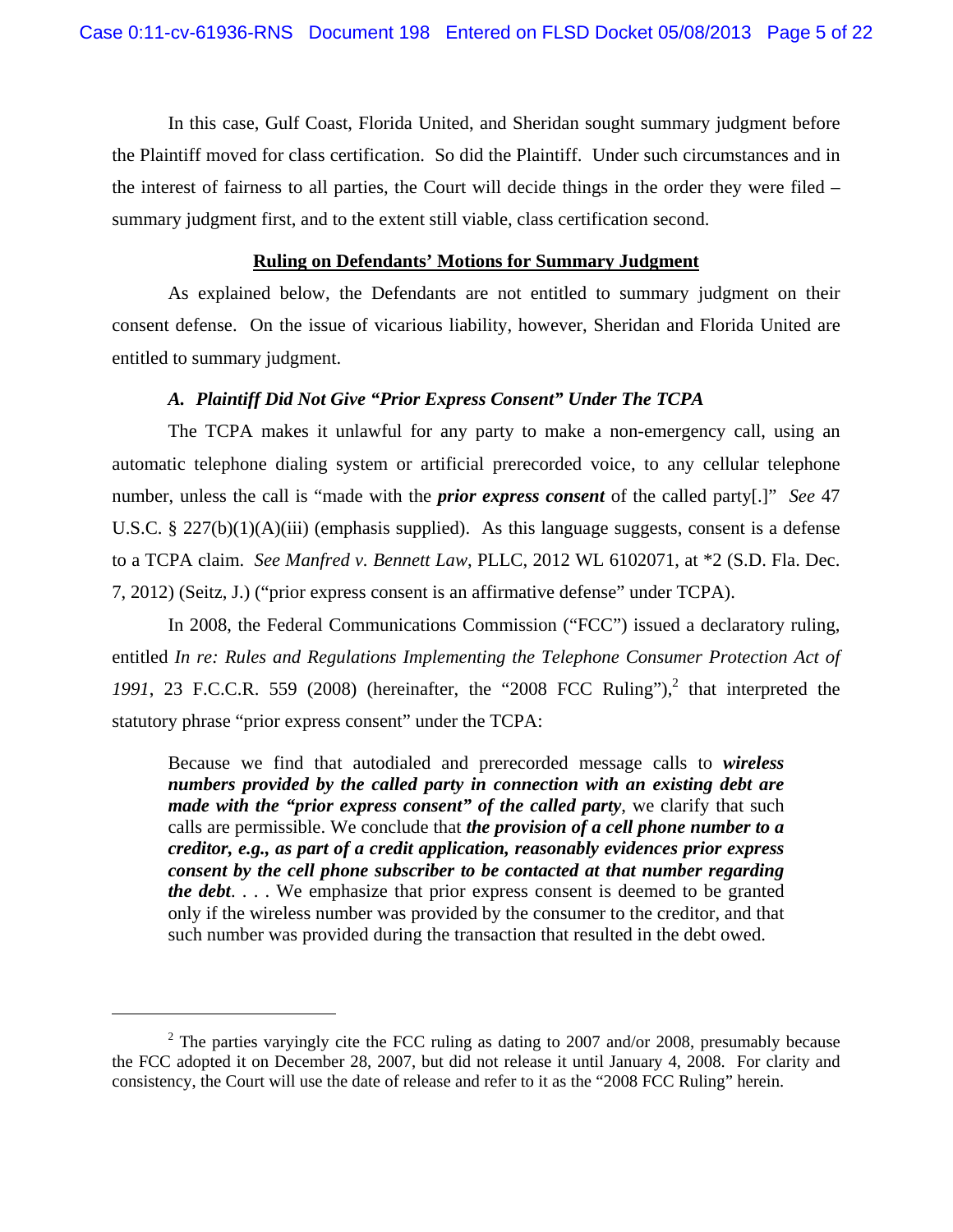2008 FCC Ruling at 564-65 (emphasis supplied; footnotes omitted). Thus, the FCC has determined that "prior express consent" will be found whenever a person has provided his cell number to a creditor in connection with the transaction that resulted in the debt.

 Defendants argue that this interpretation of "prior express consent" defeats Plaintiff's claims because Plaintiff's wife, acting on his behalf, provided his phone number to the Hospital at the time of admission. They also point out that his wife signed the Conditions of Admission form acknowledging receipt of the Notice of Privacy Practices, which indicated that Plaintiff's personal information could be disclosed and used for, among other things, payment purposes. Defendants maintain that their actions in using and disclosing Plaintiff's information, including his cell phone number, were fully consistent with the Health Insurance Portability and Accountability Act ("HIPAA"). According to Defendants, because they had consent to use and disclose Plaintiff's phone number under HIPAA, they also had consent to call him under the TCPA. Plaintiff disagrees, arguing that the 2008 FCC Ruling spoke to consumer credit transactions and other commercial transactions, but not to transactions involving the provision of medical care. He further contends that even if generally applicable to transactions involving medical treatment, the 2008 FCC Ruling does not defeat his claims because his wife provided his number to the Hospital, not to Florida United, which is the actual creditor. Plaintiff also argues that both HIPAA and the TCPA must be complied with and that consent to use and disclose personal information under HIPAA does not, *ipso facto*, equate to consent under the TCPA.

 While the parties spend many pages arguing about whether Defendants had consent under HIPAA to use and disclosure Plaintiff's personal information, including his cell phone number, the Court finds that issue largely irrelevant. Plaintiff has not sued under HIPAA and there is no private right of action under that statute anyway. *See Sneed v. Pan Am. Hosp.* , 370 F. App'x 47, 50 (11th Cir. 2010) ("HIPAA contains no express provision creating a private right of action," and "[w]e decline to hold that HIPAA creates a private cause of action"). The issue in this case is whether Defendants complied with the TCPA, the only statute under which Plaintiff has sued. Even if Defendants fully complied with HIPAA and had consent to use and disclose his cell phone number for payment purposes, it does not follow that they automatically, and without more, had "prior express consent" to call that number for debt collection purposes under the TCPA. The TCPA is a separate statute that imposes separate requirements. If Defendants had consent to use and disclose Plaintiff's phone number under HIPAA, then they were free to use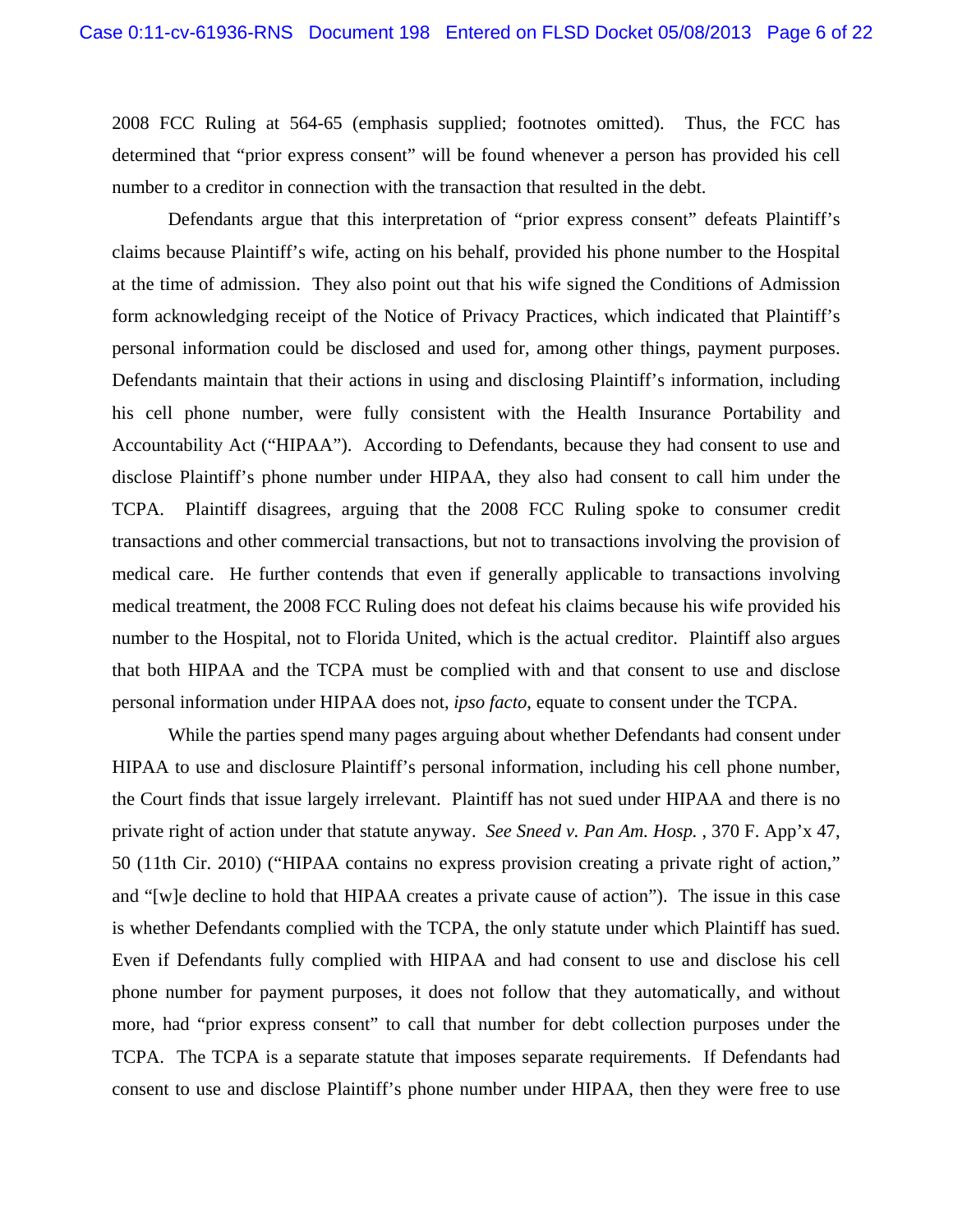and disclose it in any manner that does not violate the TCPA. For example, they could call his cell phone without using an automatic telephone dialing system or artificial prerecorded voice in order to collect the debt. But they were not free to just ignore the TCPA's separate strictures merely because they had consent under HIPAA.<sup>3</sup>

 The Court also rejects the suggestion that Plaintiff expressly consented to be called merely because his wife provided his phone number to the Hospital at the time of admission. This argument is based on the 2008 FCC Ruling, which found that "the provision of a cell phone number to a creditor, *e.g.*, as part of a credit application, reasonably evidences prior express consent by the cell phone subscriber to be contacted at that number regarding the debt." *See* 2008 FCC Ruling at 564. Gulf Coast contends that this Court is bound by the 2008 FCC Ruling and without the authority or jurisdiction to review it for consistency with the statute. Some district courts, in addressing claims under the TCPA, have held that they are bound by the 2008 FCC Ruling because the Hobbs Act vests the federal courts of appeals with exclusive jurisdiction to pass on the validity of the FCC's final orders. *See, e.g.*, *Frausto v. IC System, Inc.*, 2011 WL 3704249, at \*2 (N.D. Aug. 22, 2011); *Leckler v. Cashcall, Inc.*, 2008 WL 5000528, at \*2-\*3 (N.D. Cal. Nov. 21, 2008); *Moore v. Firstsource Advantage, LLC*, 2011 WL 4345703, at \*10 n.10 (W.D.N.Y. Sept. 15, 2011).

When interpreting statutes, such as the Hobbs Act's jurisdictional provision, the place to begin is with the statutory language itself. *See Reese v. Ellis, Painter, Ratterree & Adams, LLP*, 678 F.3d 1211, 1216 (11th Cir. 2012). If that language is plain, then the Court must enforce it as written, giving due regard to all its words and parts. *See Warshauer v. Solis*, 577 F.3d 1330, 1335 (11th Cir. 2009). The Court is not free to ignore words or to impart on it a meaning not there appearing. *See Albritton v. Cagle's, Inc.*, 508 F.3d 1012, 1017 (11th Cir. 2007) ("We are not empowered to rewrite statutes.").

Congress has said that the federal courts of appeals are vested with "exclusive jurisdiction to enjoin, set aside, suspend (in whole or in part), or to determine the validity of," *inter alia*, "all final orders of the Federal Communications Commission made reviewable by

<u>.</u>

 $3$  Defendants mistakenly suggest that their HIPAA consent argument is supported by the FCC's recent report and order, *In re: Rules and Regulations Implementing the Telephone Consumer Protection Act of 1991*, 27 F.C.C.R. 1830 (2012) (hereinafter, the "2012 FCC Order"). There, the FCC addressed the intersection between HIPAA and the TCPA for marketing solicitation calls to residential numbers only. The 2012 FCC Order does not apply here because it does not address debt collection calls to cell phones.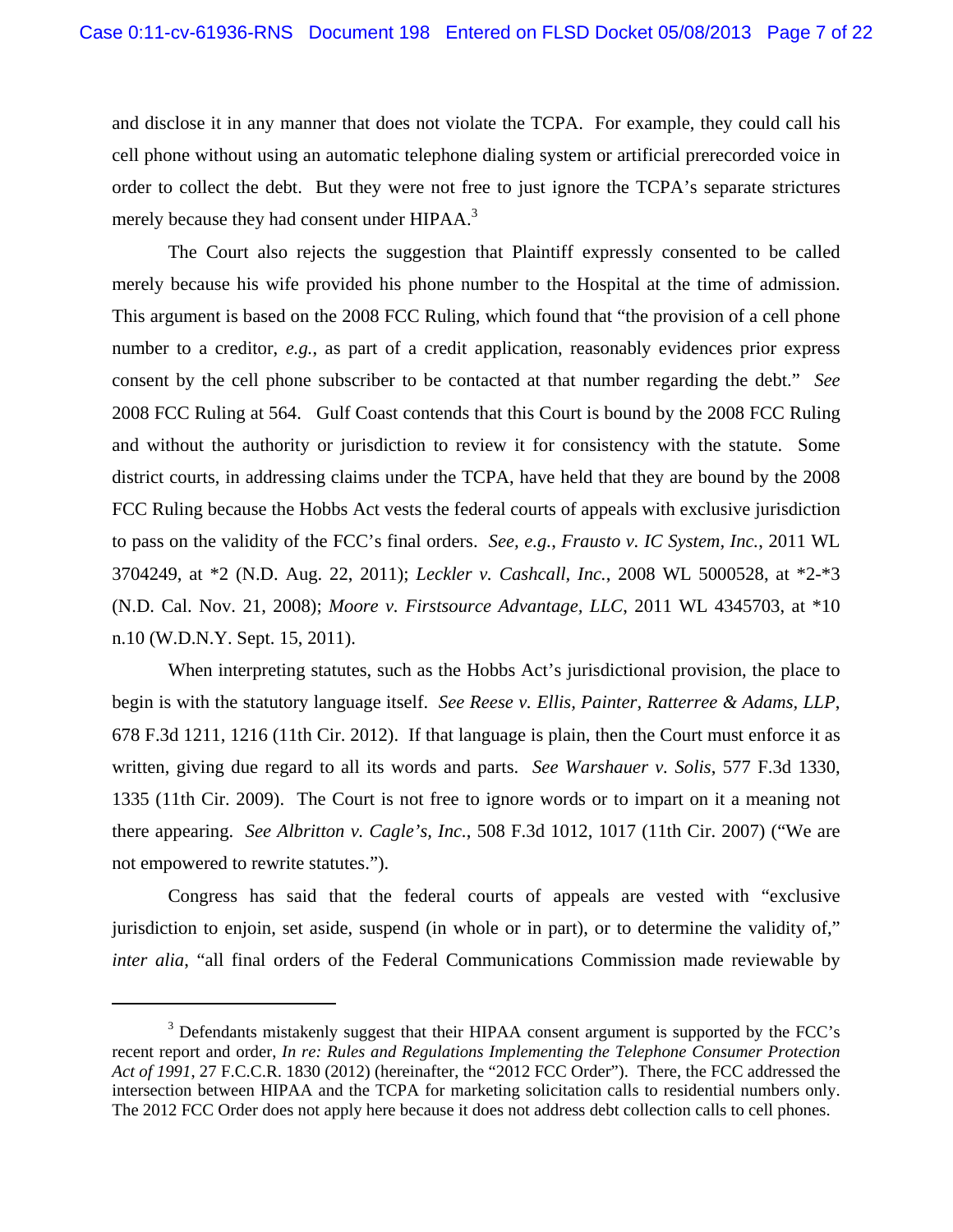section 402(a)" of the Hobbs Acts. *See* 28 U.S.C. § 2342(1). In turn, section 402(a) of the Hobbs Act provides that "[a]ny proceeding to enjoin, set aside, annul, or suspend any order of the Commission" must be brought "as provided by and in the manner prescribed in" 28 U.S.C. § 2342, noted above. *See* 47 U.S.C. § 402(a). Thus, the federal courts of appeals have exclusive jurisdiction to determine the validity of FCC orders "*made reviewable by section 402(a)*" of the Hobbs Act. *See* 28 U.S.C. § 2342(1) (emphasis supplied). The key phrase of this provision is "made reviewable by section 402(a)." *See id.* Section 402(a) makes reviewable "[a]ny proceeding to enjoin, set aside, annul, or suspend any order of the Commission[.]" *See* 47 U.S.C. § 402(a). Accordingly, by the plain statutory language, any action that is not a proceeding "to enjoin, set aside, annul, or suspend" an FCC order necessarily falls outside the jurisdictional provision's reach.

Here, the Plaintiff has not filed any proceeding "to enjoin, set aside, annul, or suspend any order of the Commission"; rather, this action seeks damages for debt collection calls that violate the TCPA. Nor is this lawsuit's central purpose "to enjoin, set aside, annul, or suspend" an FCC order. In fact, the 2008 FCC Ruling pertains to the Defendants' affirmative defense of consent, not to any element of Plaintiff's claims. Moreover, Plaintiff does not even argue that the 2008 FCC Ruling is invalid, incorrect, or unworthy of deference. Instead, his position is that the 2008 FCC Ruling does not apply on these facts. Although other courts, in other TCPA cases, have construed the jurisdictional provision as barring review, those courts were either confronted with a party asking them to ignore or invalid an FCC order or they failed to consider the significance of the key phrase, "made reviewable by section  $402(a)$ ," to the jurisdictional calculus. *See, e.g.*, *CE Design, Ltd. v. Prism Bus. Media, Inc.*, 606 F.3d 443, (7th Cir. 2010); *Sacco v. Bank of Am., N.A.*, 2012 WL 6566681, at \*9 (W.D.N.C. Dec. 17, 2012); *Greene v. DirecTv, Inc.*, 2010 WL 4628734, at \*3 (N.D. Ill. Nov. 8, 2010); *Hicks v. Client Servs., Inc.*, 2009 WL 2365637, at \*4 (S.D. Fla. June 9, 2009) (Dimitrouleas, J.); *Leckler*, 2008 WL 5000528, at \*2-\*3; *Frausto*, 2011 WL 3704249, at \*2. Therefore, the Court does not find those decisions particularly helpful or persuasive here.

Although there is no Eleventh Circuit decision directly addressing whether the Hobbs Act bars review in this context, the most relevant decision appears to be *Self v. Bellsouth Mobility, Inc.*, 700 F.3d 453 (11th Cir. 2012). In *Self*, the Eleventh Circuit considered whether the Hobbs Act deprived the district court of jurisdiction to consider a putative class action to recoup certain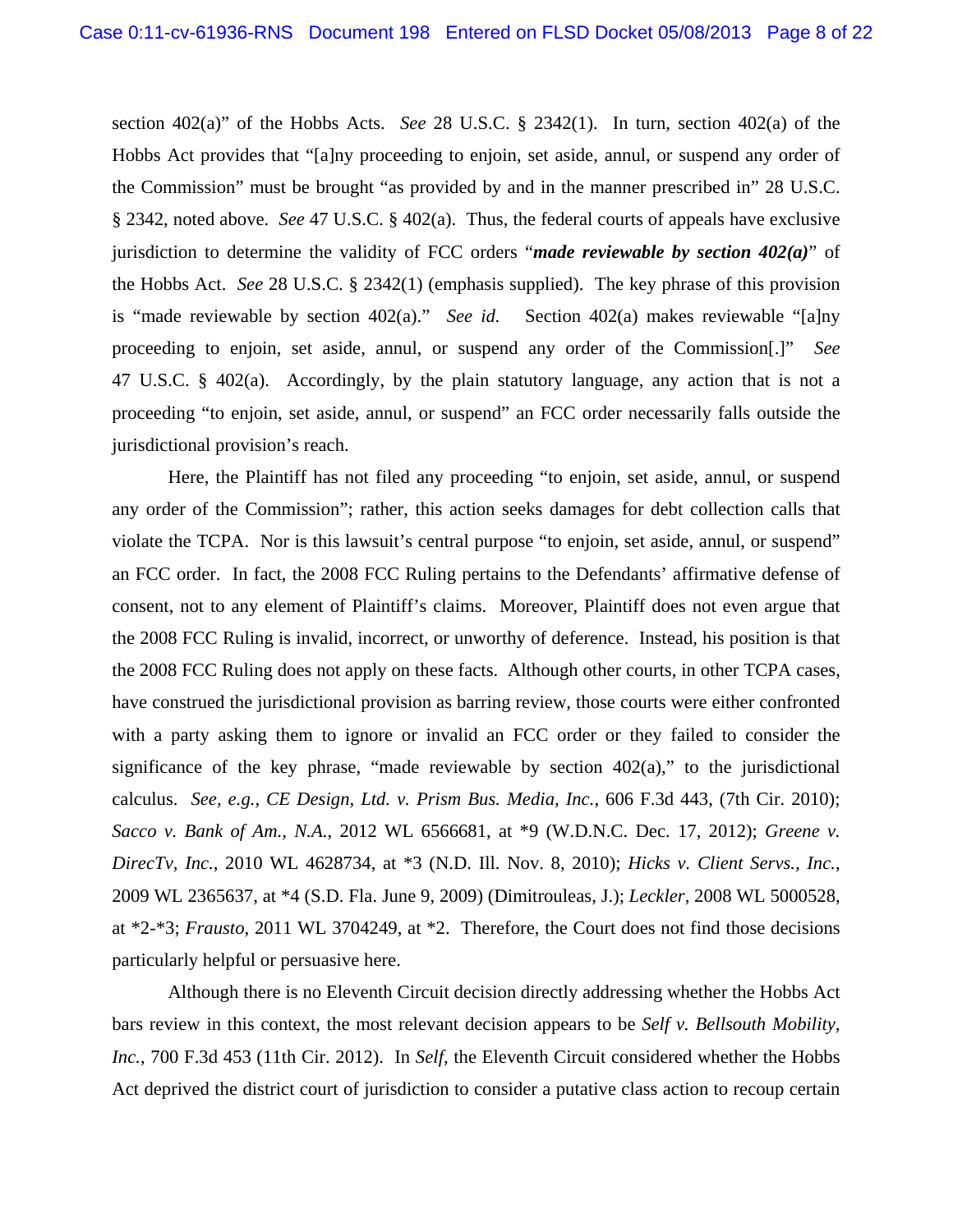fees that AT&T passed on to its customers. *See Self*, 700 F.3d at 461. The Fifth Circuit had previously decided in a consolidated MDL proceeding that the FCC exceeded its authority in requiring telecommunications carriers to pay certain fees based on intrastate revenues. *See id.* at 456-57. With FCC permission, some carriers, including AT&T, had passed on those intrastate fees to their customers, such as Martha Self, the plaintiff in the Eleventh Circuit case. *See id.* at 457. Subsequently, the FCC determined that the Fifth Circuit's decision should be applied prospectively only, and that carriers would not be entitled to a refund of the intrastate fees previously paid. *See id.* at 457-58.

Self, a cell phone subscriber, brought a putative class action against AT&T to recover the service fees improperly assessed during the time period leading up to the Fifth Circuit's decision. *See id.* at 459-60. The Eleventh Circuit held that the district court lacked jurisdiction under the Hobbs Act because a ruling in Self's favor would necessarily require the district court to decide that the FCC was wrong in applying the Fifth Circuit's decision only prospectively. *See id.* at 462. In order to win, Self needed the district court to say that the decision applied retroactively, and that would require it to invalid the FCC's order to the contrary. *See id.* As the Eleventh Circuit explained, "Self's claims *necessarily depend on* her establishing that at least parts of the FCC's [orders] are wrong as a matter of law or are otherwise invalid," because "[i]f, as the FCC orders in question determined, the [Fifth Circuit] decision does not apply to any fees charged before the mandate issued in [the Fifth Circuit case], then Self loses." *See id.* (emphasis supplied).

The takeaway from the *Self* decision is this: if a plaintiff's claims "*necessarily conflict*  with final orders of the FCC and thereby depend on the district court being able to collaterally review the correctness or validity of those orders," then the Hobbs Act deprives the district court of jurisdiction. *See id.* (emphasis suppled). That is not the case here. Plaintiff's claims do not necessarily hinge on invalidation of the 2008 FCC Ruling and Plaintiff does not even argue that it is invalid.

This case is also not like *FCC v. ITT World Communications, Inc.*, 466 U.S. 463 (1984), the seminal Supreme Court decision applying the Hobbs Act's jurisdictional provision. There, three telecommunications companies doing business overseas filed a rulemaking petition to prevent the FCC from undertaking negotiations with foreign governments to encourage greater competition in the telecommunications field abroad. *See id.* at 465. The FCC denied the petition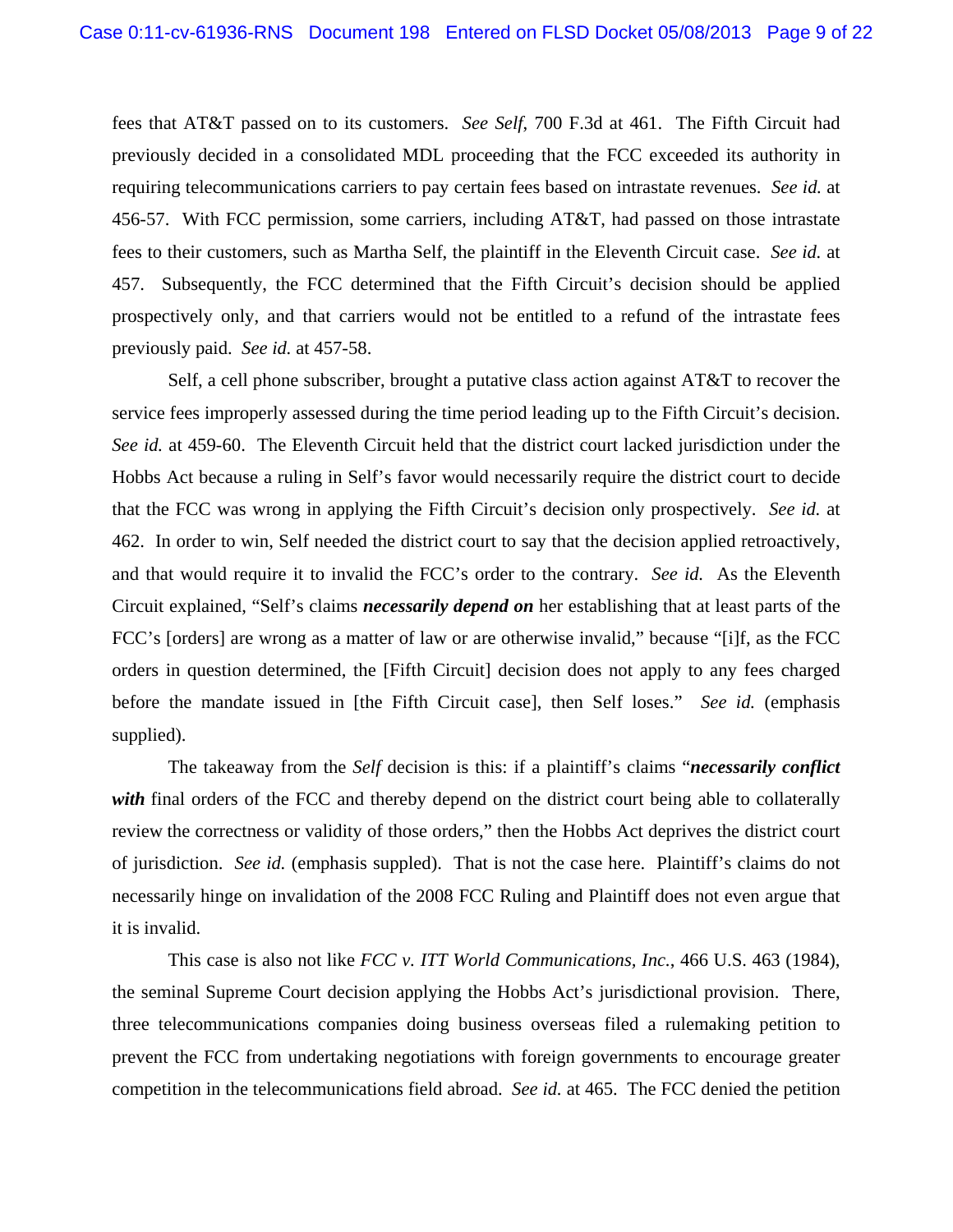and the telecommunications companies appealed to the D.C. Circuit. *See id.* at 466.At the same time, one of the companies, ITT, brought suit in federal district court, arguing that the foreign negotiations were ultra vires and that the FCC lacked authority to engage in them. *See id.* The district court dismissed ITT's claim for lack of jurisdiction under the Hobbs Act, but the D.C. Circuit reversed on direct appeal. *See id.* at 466-67.

After granting certiorari, the Supreme Court held that "[e]xclusive jurisdiction for review of final FCC orders, such as the FCC's denial of respondents' rulemaking petition, lies in the Court of Appeals," under section 402(a) of the Hobbs Act, and "[l]itigants may not evade these provisions by requesting the District Court to enjoin action that is the outcome of the agency's order." *See id.* at 468. The Court noted that substantively, "the complaint filed in the District Court raised the same issues and sought to enforce the same restrictions upon agency conduct as did the petition for rulemaking that was denied by the FCC." *See id.* The Court also observed that the "gravamen of both the judicial complaint and the petition for rulemaking was to require the agency to conduct future sessions on the terms that ITT proposed." *See id.* at 468 n.5. Under such circumstances, the Supreme Court concluded that the jurisdictional provision applied to ITT's lawsuit in federal court, as the action's central purpose was effectively to attack, by a different avenue, the FCC's denial of the rulemaking petition.

In this case, by contrast, the Plaintiff does not seek to collaterally attack an FCC order in any respect, and this action's central aim is not to invalidate any such order or "to enjoin action that is the outcome of the agency's order." *See id.* at 468. Rather, the purpose of this lawsuit is to obtain damages for violations of the TCPA, a consumer protection statute. Therefore, the court of appeals does not have jurisdiction; this Court does.

In concluding that the Hobbs Act's jurisdictional provision does not apply here, the Court is mindful that statutes conferring (or, in this case, allocating) jurisdiction are to be strictly construed. *See, e.g.*, *Kucana v. Holder*, 558 U.S. 233 (2010); *Vanderwerf v. SmithKline Beecham Corp.*, 603 F.3d 842, 845 (10th Cir. 2010). "Limits on subject-matter jurisdiction 'keep the federal courts within the bounds the Constitution and Congress have prescribed,' and those limits 'must be policed by the courts on their own initiative.'" *See Watts v. S.E.C.*, 482 F.3d 501, 505 (D.C. Cir. 2007) (quoting *Ruhrgas AG v. Marathon Oil Co.*, 526 U.S. 574, 583 (1999)). In addition, "[f]ederal courts of appeals are not courts of general jurisdiction; they possess only the jurisdiction conferred upon them by acts of Congress." *See Russell v. Law*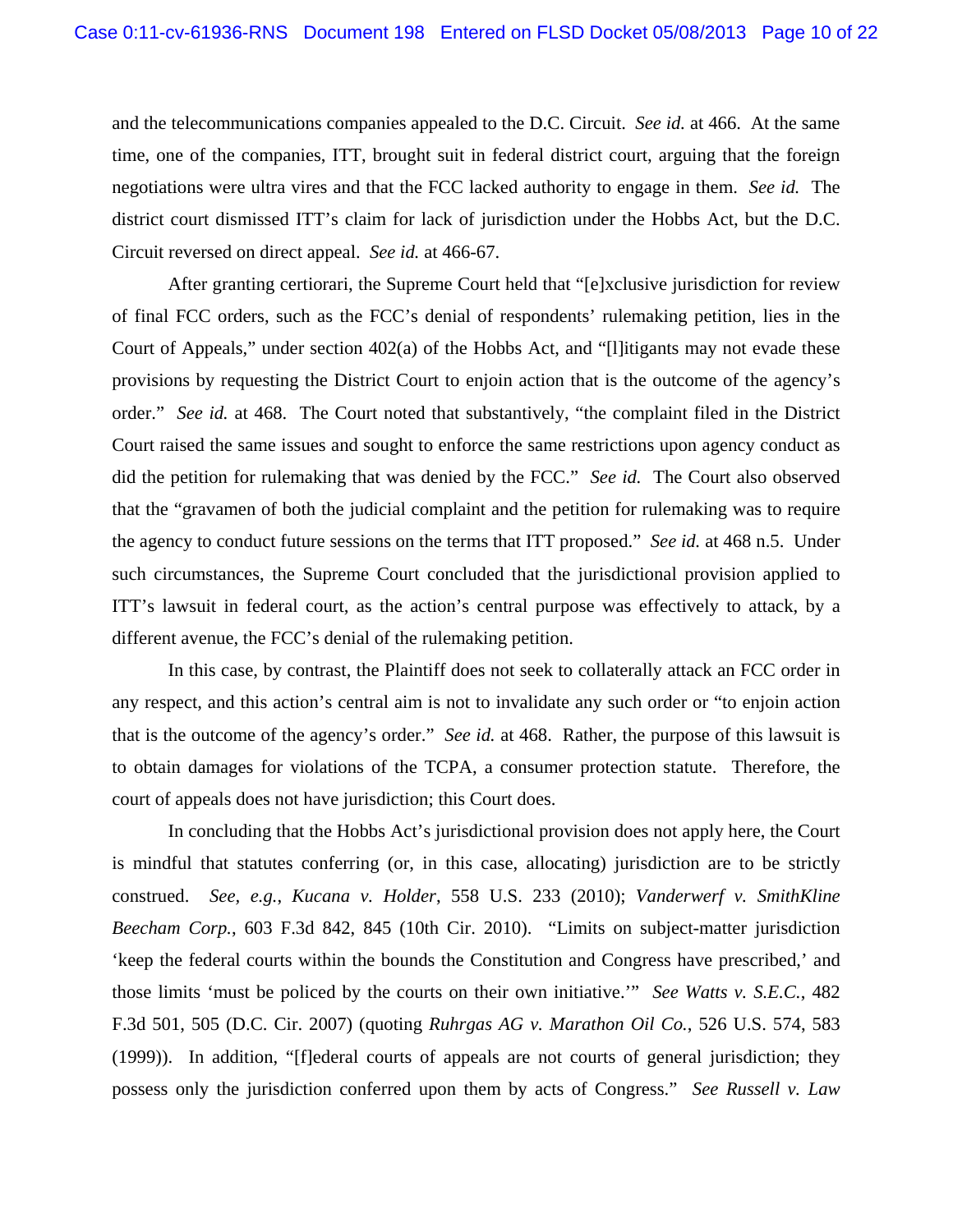*Enforcement Assistance Admin. of U.S.*, 637 F.2d 354, 355 (5th Cir. 1981). There is also a presumption that review should begin in the district court: "Initial review occurs at the appellate level only when a direct-review statute *specifically gives* the court of appeals subject-matter jurisdiction to directly review agency action." *See Watts*, 482 F.3d at 505 (emphasis supplied).

These precepts counsel against broadly construing the Hobbs Act to cover any and every case between private litigants in which a district court encounters an FCC order opining on what a statute means. This Court does not believe that Congress wished the jurisdictional provision, as written, to be a virtual black hole, sucking up any and every such case. *Cf. Battle v. F.A.A.*, 393 F.3d 1330, 1335 (D.C. Cir. 2005) ("there would be no meaning left to the limiting clause" of the jurisdictional provision if construed broadly). Had Congress so intended, it could have easily written the statute differently to give the federal courts of appeals exclusive jurisdiction over any proceeding in which an FCC order touches on the claims or defenses in the lawsuit, no matter the suit's subject matter or purpose. *See CBS Inc. v. PrimeTime 24 Joint Venture*, 245 F.3d 1217, 1222 (11th Cir. 2001). But Congress did not do so; instead, it said that the courts of appeals only have exclusive jurisdiction over "proceeding[s] to enjoin, set aside, annul, or suspend" an FCC order. *See* 28 U.S.C. § 2342(1); 47 U.S.C. § 402(a). This is not such a case.

Having found no deprivation of jurisdiction, the Court next considers whether the 2008 FCC Order is entitled to deference under the two-part framework announced in *Chevron, U.S.A., Inc. v. Natural Resources Defense Council, Inc.*, 467 U.S. 837 (1984). "When determining whether to defer to an agency's interpretation of a statute it implements, the court follows the established *Chevron* framework." *Koch Foods, Inc. v. Sec'y, U.S. Dept. of Labor*, – F.3d – , 2013 WL 869645, at \*3 (11th Cir. Mar. 11, 2013). The first step is to ask whether Congress has directly spoken on the matter at issue. *See Jian Le Lin v. U.S. Atty. Gen.*, 681 F.3d 1236, 1239 (11th Cir. 2012). "If the intent of Congress is clear, that is the end of the matter; for the court, as well as the agency, must give effect to the unambiguously expressed intent of Congress." *Chevron*, 467 U.S. at 842-43. "The court reaches *Chevron* step two only if the statute 'is silent or ambiguous with respect to the specific issue' being interpreted by the agency." *Koch Foods*, 2013 WL 869645, at \*3 (quoting *Nat'l Ass'n of State Util. Cons. Advs. v. F.C.C.*, 457 F.3d 1238, 1253 (11th Cir. 2006)). "Where the court finds that the statute is clear, as it does here, no deference is accorded to the agency's interpretation." *Koch Foods*, 2013 WL 869645, at \*3.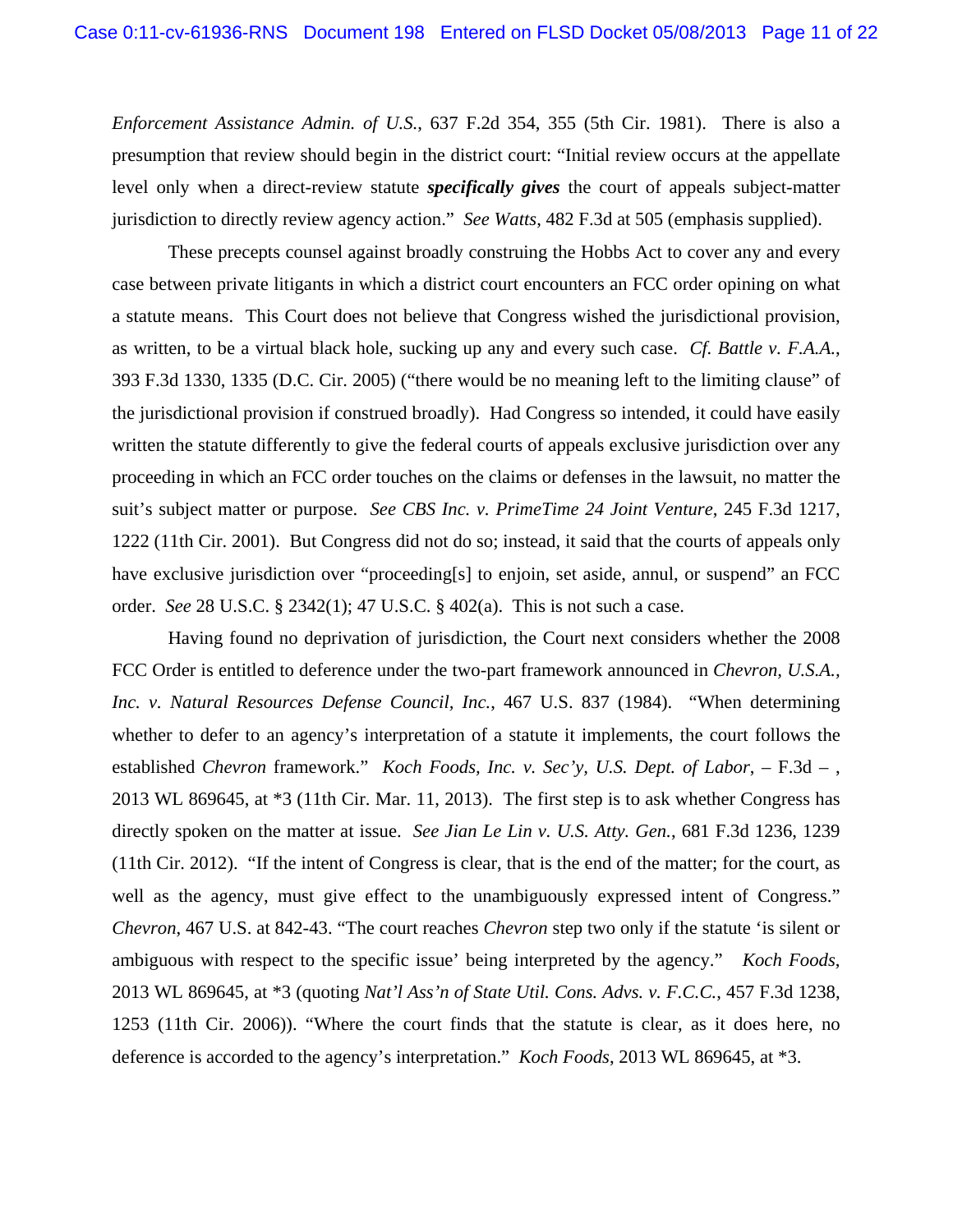Here, Congress has directly stated that cell numbers cannot be lawfully called using an automatic telephone dialing system or artificial prerecorded voice, unless the call is "made with the *prior express consent* of the called party[.]" *See* 47 U.S.C. § 227(b)(1)(A)(iii) (emphasis supplied). Because the TCPA does not define the term "prior express consent," the Court looks to the common usage of those words to discern their meaning. *See CBS Inc. v. PrimeTime 24 Joint Venture*, 245 F.3d 1217, 1222 (11th Cir. 2001). "Courts often look to the dictionary definitions of terms to determine their common usage." *Koch Foods*, 2013 WL 869645, at \*4. Black's Law Dictionary defines "express consent" as "[c]onsent that is clearly and unmistakably stated." Black's Law Dictionary 346 (9th ed. 2004). It also defines "express" as "[c]learly and unmistakably communicated; directly stated." *Id.* at 661. By contrast, "implied consent" is defined as "[c]onsent inferred from one's conduct rather than from one's direct expression," or "[c]onsent imputed as a result of circumstances that arise, such as when a surgeon removing a gall bladder discovers and removes colon cancer." *Id.* at 346.

The 2008 FCC Ruling says that "the provision of a cell phone number to a creditor, e.g., as part of a credit application, reasonably evidences prior express consent by the cell phone subscriber to be contacted at that number regarding the debt." *See* 2008 FCC Ruling at 564-65. It should be clear from the above definitions, however, that the FCC is not talking about "express consent," but is instead engrafting into the statute an additional exception for "implied consent" – one that Congress did not include. Although it may be reasonable to presume that an individual, in providing a cell phone number on a credit application, consents to be called at that number by the creditor, such consent is "implied" through the individual's conduct – that is, his act of writing down his number on the application. He has not directly, clearly, and unmistakably stated that the creditor may call him, and so he has not given "express consent." The FCC's construction is inconsistent with the statute's plain language because it impermissibly amends the TCPA to provide an exception for "prior express *or implied* consent." Congress could have written the statute that way, but it didn't. And because it didn't, the FCC's contrary construction is not entitled to deference.

Defendants' consent argument upon which they seek summary judgment is based on the 2008 FCC Ruling. And because Defendants' argument, like the 2008 FCC Ruling, is inconsistent with the statute's plain language, the Court rejects it. They contend that Plaintiff consented to be called by Gulf Coast on his cell phone solely because his wife provided that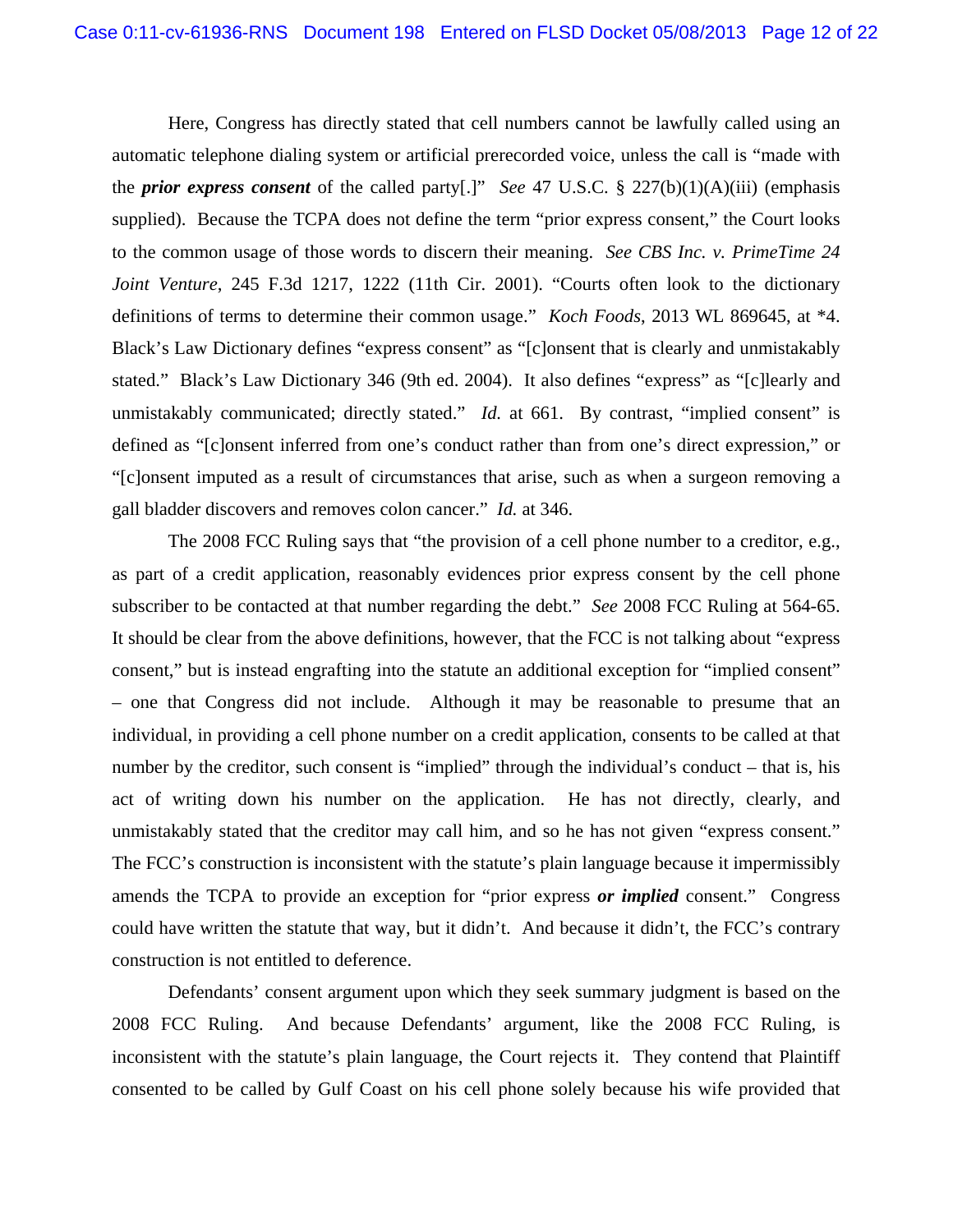number to the Hospital admissions clerk. In other words, Defendants ask the Court to imply consent from Plaintiff's wife's conduct. They do not argue that Plaintiff, or his wife, expressly told the Hospital that it, or any of its agents or affiliates, could call Plaintiff on his cell phone using an automatic telephone dialing system or artificial prerecorded voice for debt collection or payment purposes. And nowhere in the Conditions of Admission form or Notice of Privacy Practices does it expressly state that Plaintiff agreed to such calls. The TCPA plainly requires such "prior express consent" before a party may be called; mere "implied consent" will not do.<sup>4</sup>

Alternatively, the Court finds that the 2008 FCC Ruling does not apply to the medical care setting, at least under the facts of this case. The FCC opined on consent in the context of consumer credit transactions, when a cell phone number is provided to a creditor "as part of a credit application," for example. *See* 2008 FCC Ruling at 564. There is no indication that the FCC intended its ruling to apply to medical care transactions. Significantly, the cases applying the 2008 FCC Ruling principally involve the provision of a cell phone number on a credit application or in the course of obtaining retail items or things like cable service. *See, e.g.*, *Leckler*, 2008 WL 5000528, at \*1 (cell number listed on loan application); *Johnson v. Credit Protection Ass'n, L.P.*, 2012 WL 5875605, at \*4 (S.D. Fla. Nov. 20, 2012) (cell number given to cable provider); *Jordan v. ER Solutions, Inc.*, 2012 WL 5245384, at \*1 (S.D. Fla. Oct. 18, 2012) (number provided to retailer); *Frausto*, 2011 WL 3704249, at \*1 (phone number given to eBay and PayPal); *Osorio v. State Farm Bank*, F.S.B., 2012 WL 1671780 (S.D. Fla. May 10, 2012) (number provided on credit card application); *Cavero v. Franklin Collection Serv., Inc.*, 2012 WL 279448 (S.D. Fla. Jan. 31, 2012) (number listed on phone/internet service account); *Adamcik v. Credit Control Servs., Inc.*, 832 F.Supp.2d 744, 748 (W.D. Tex. 2011) (number provided on

1

<sup>&</sup>lt;sup>4</sup> The FCC has elsewhere advanced policy reasons why the Hobbs Act's jurisdictional provision should reach garden variety TCPA cases, *see* FCC Petition for Rehearing in *Leyse v. Clear Channel Broadcasting, Inc.*, Case No. 10-3739 (6th Cir. Oct. 15, 2012), but "[c]ourts may not rewrite the language of a statute in the guise of interpreting it in order to further what they deem to be a better policy than the one Congress wrote into the statute," *see Norelus v. Denny's, Inc.*, 628 F.3d 1270, 1301 (11th Cir. 2010). "Our function is to apply statutes, to carry out the expression of the legislative will that is embodied in them, not to 'improve' statutes by altering them." *Wright v. Sec'y, Dep't of Corrs.*, 278 F.3d 1245, 1255 (11th Cir. 2002). If the FCC thinks that public policy calls for the Hobbs Act to be expanded beyond its present form, it must ask Congress, not federal judges, to do it. *See Fla. Power & Light Co. v. Lorion*, 470 U.S. 729, 746 (1985) ("Whether initial subject-matter jurisdiction lies initially in the courts of appeals must of course be governed by the intent of Congress and not by any views we may have about sound policy.").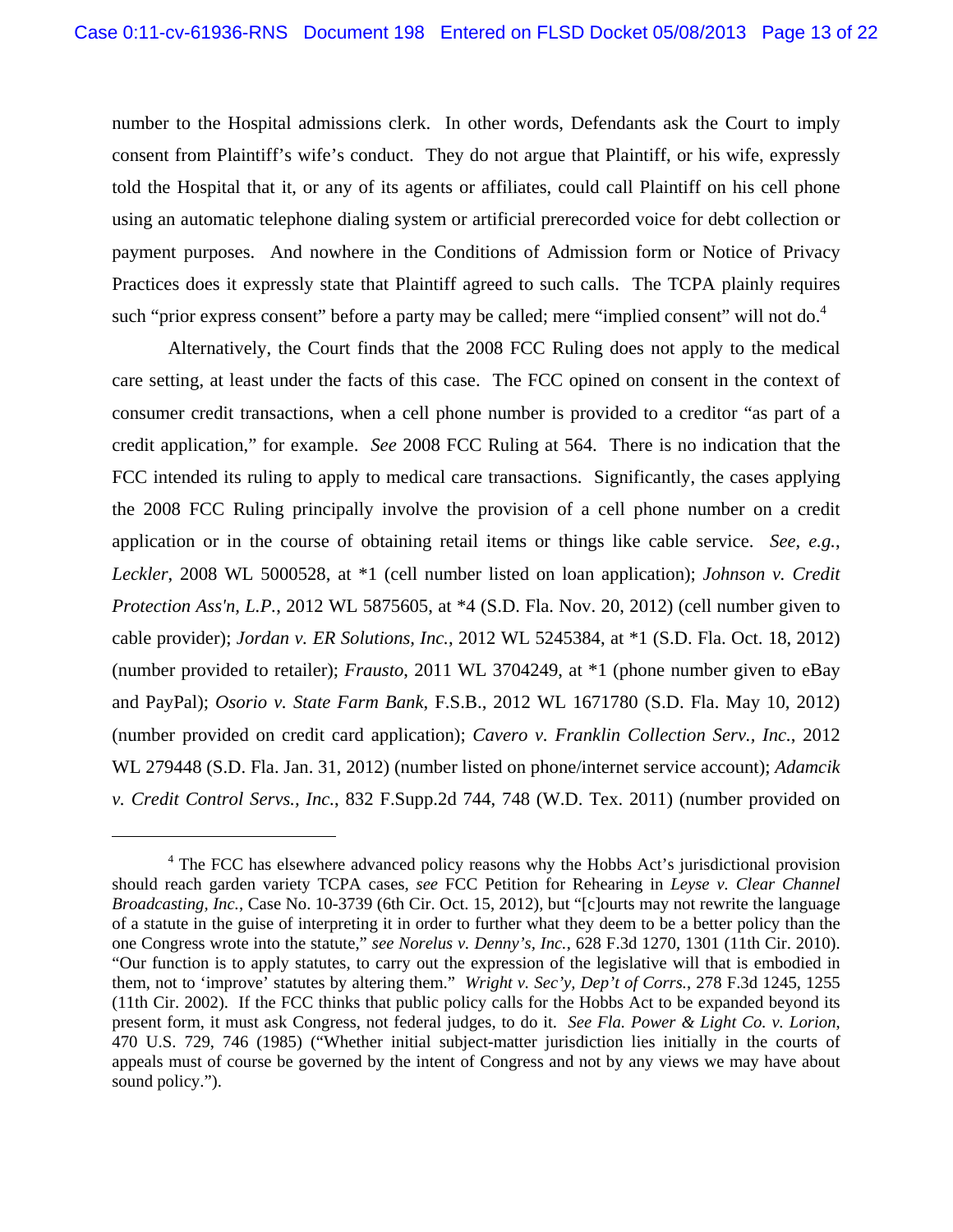student loan application); *Greene v. DirecTV, Inc.*, 2010 WL 4628734 (N.D. Ill. Nov. 8, 2010) (number provided to fraud alert service); *Cunningham v. Credit Mgmt., L.P.*, 2010 WL 3791104, at \*5 (N.D.Tex. Aug. 30, 2010) (number provided to internet services provider); *Moore v. CCB Credit Servs., Inc.*, 2013 WL 211048, at \*1 (E.D. Mo. Jan. 18, 2013) (number provided to gas company); *but see Mitchem v. Illinois Collection Service, Inc.*, 2012 WL 170968, at \*1 (N.D. Ill. Jan. 20, 2012) (cell number given to medical provider creditor).

In the context of retail purchases, consumer credit transactions, and the like, a debtor might reasonably expect a creditor to call the cell phone number he provided at the time of the debt-creating transaction, if he fails to pay his bill. But provision of a phone number to a medical care provider appears to be of a different character. When a person gives his number to a doctor or hospital, he would expect that number to be used to inform him of issues relating to his health and treatment, first and foremost. Under relevant case law and the FCC's order, the burden to establish consent under the TCPA is on the Defendants and they must show that Plaintiff in fact gave "prior express consent" to be called<sup>5</sup> – something that they cannot do merely by pointing out that Plaintiff's wife gave the Hospital his cell phone number at the time of admission and that she received the Notice of Privacy Practices and like forms.<sup>6</sup> There could be many reasons that a person would give his phone number to a healthcare provider and most of them likely relate to treatment, care, and insurance. To receive automated debt collection calls is not necessarily or obviously one of the reasons a person would do so. Accordingly, "prior express consent" cannot be readily inferred in this context.

 <sup>5</sup> *See* 2008 FCC Ruling at 565 ("Should a question arise as to whether express consent was provided, the burden will be on the creditor to show it obtained the necessary prior express consent."); *see also Hicks v. Client Servs., Inc.*, 2009 WL 2365637, at \*5 (S.D. Fla. June 9, 2009) ("The burden of establishing prior express consent is on the Defendant."); *Ryabyshchuk v. Citibank (South Dakota) N.A.*, 2011 WL 5976239, at \*5 (S.D. Cal. Nov. 28, 2011) (same).

<sup>&</sup>lt;sup>6</sup> While disclosures such as the Notice of Privacy Practices in this case inform the patient that personal information may be used for payment purposes among others, the notice appears to pertain most directly to insurance benefit coordination and treatment preauthorization, not to patient debt collection:

**For Payment:** We may use and disclose health information about your treatment and services to bill and collect payment from you, your insurance company or a third party payor. For example, we may need to give your insurance company information about your surgery so they will pay us or reimburse you for the treatment. We may also tell your health plan about treatment you are going to receive to determine whether your plan will cover it.

*See* Notice of Privacy Practices. It is also not clear that the patient would understand "health information about your treatment and services" to mean his cell phone number.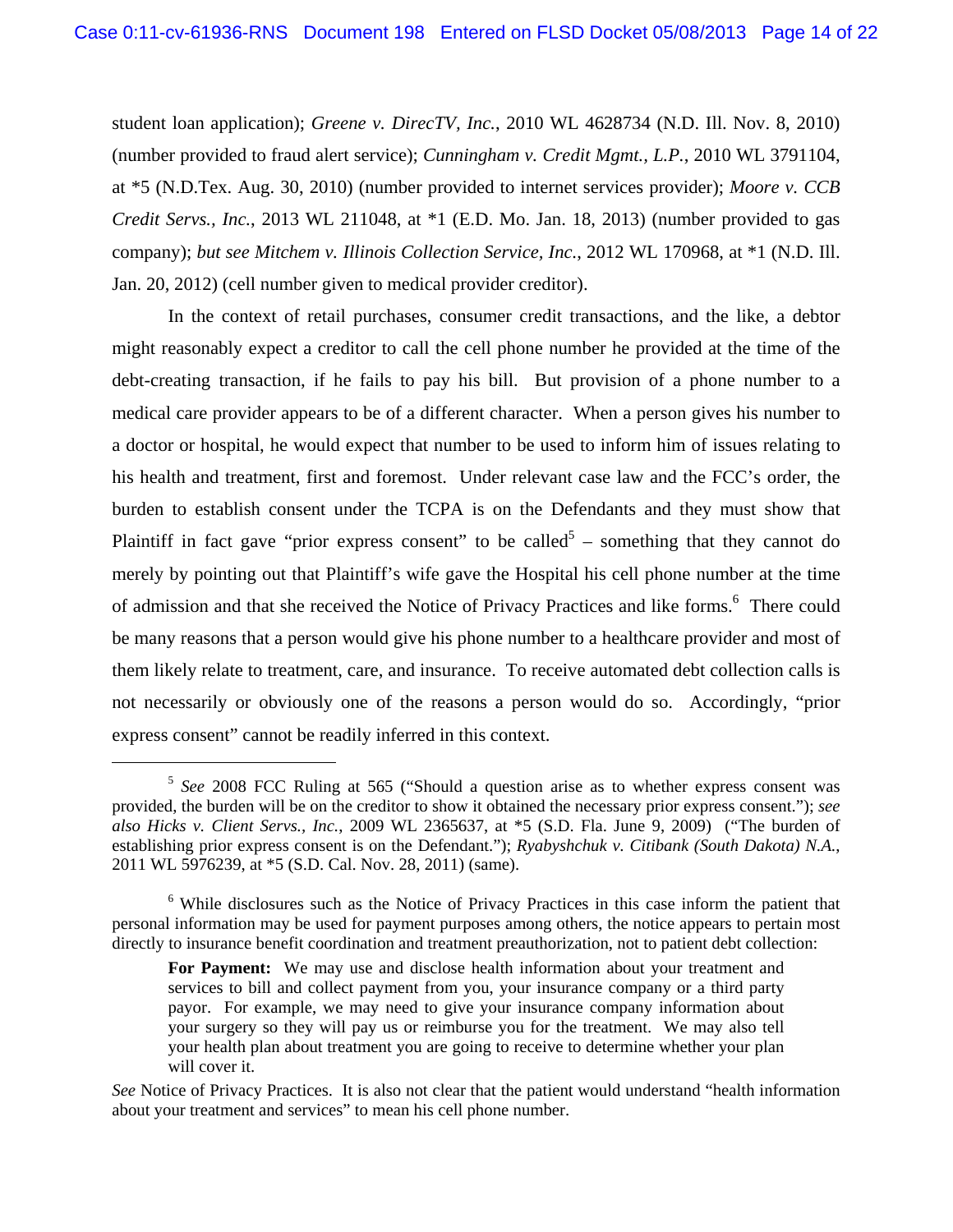Even assuming the 2008 FCC Ruling does apply in this context, the Court alternatively finds that Defendants have failed to show Plaintiff consented to be called by the relevant creditor. Plaintiff's wife provided his phone number to the admissions clerk when Plaintiff was admitted to the Hospital. Plaintiff was then treated by Florida United, the creditor at issue in this case. McKesson billed Plaintiff for the services provided by Florida United, and Plaintiff failed to pay the bill. The account was thereafter forwarded to Gulf Coast for collection. The 2008 FCC Ruling says that "prior express consent is deemed to be granted *only if* the wireless number was provided by the consumer to the creditor, and that such number was provided during the transaction that resulted in the debt owed." *See* 2008 FCC Ruling at 564-65 (emphasis supplied).

Here, Plaintiff's wife provided his phone number to the Hospital, not to Florida United, which is the creditor in this case. While Defendants make a number of related arguments concerning agency and affiliation between the Hospital and Florida United, these arguments fail to persuade because the FCC has ruled that "prior express consent" is found "only if the wireless number was provided by the consumer to the creditor" in question. *See id.* Since Florida United is the creditor in question and Plaintiff did not provide his number to Florida United, there is no consent under the plain language of the 2008 FCC Ruling. *Compare Mitchem*, 2012 WL 170968, at \*1 (cell number given to medical provider where that medical provider was the creditor to whom the debt was owed). While the Hospital may have been permitted to disclose Plaintiff's information to affiliated entities and agents, that has nothing to do with whether Plaintiff gave consent to Florida United, a separate creditor. The FCC did not say that consent is found for all agents and affiliates of the creditor to whom an individual has given his number.<sup>7</sup> The FCC did not write the exception that way, and this Court will not expand on what the agency has done.

 In sum, for each of the reasons above, the Court finds that Defendants are not entitled to summary judgment on their argument that Plaintiff gave "prior express consent" to be called.

1

 $7$  The FCC's determination that "prior express consent provided to a particular creditor will not entitle that creditor (or third party collector) to call a consumer's wireless number on behalf of other creditors, including on behalf of affiliated entities," *see* 2008 FCC Ruling at 565, 565 n.38, further suggests that consent must be given to each creditor separately, regardless of whether they are in some sense affiliated.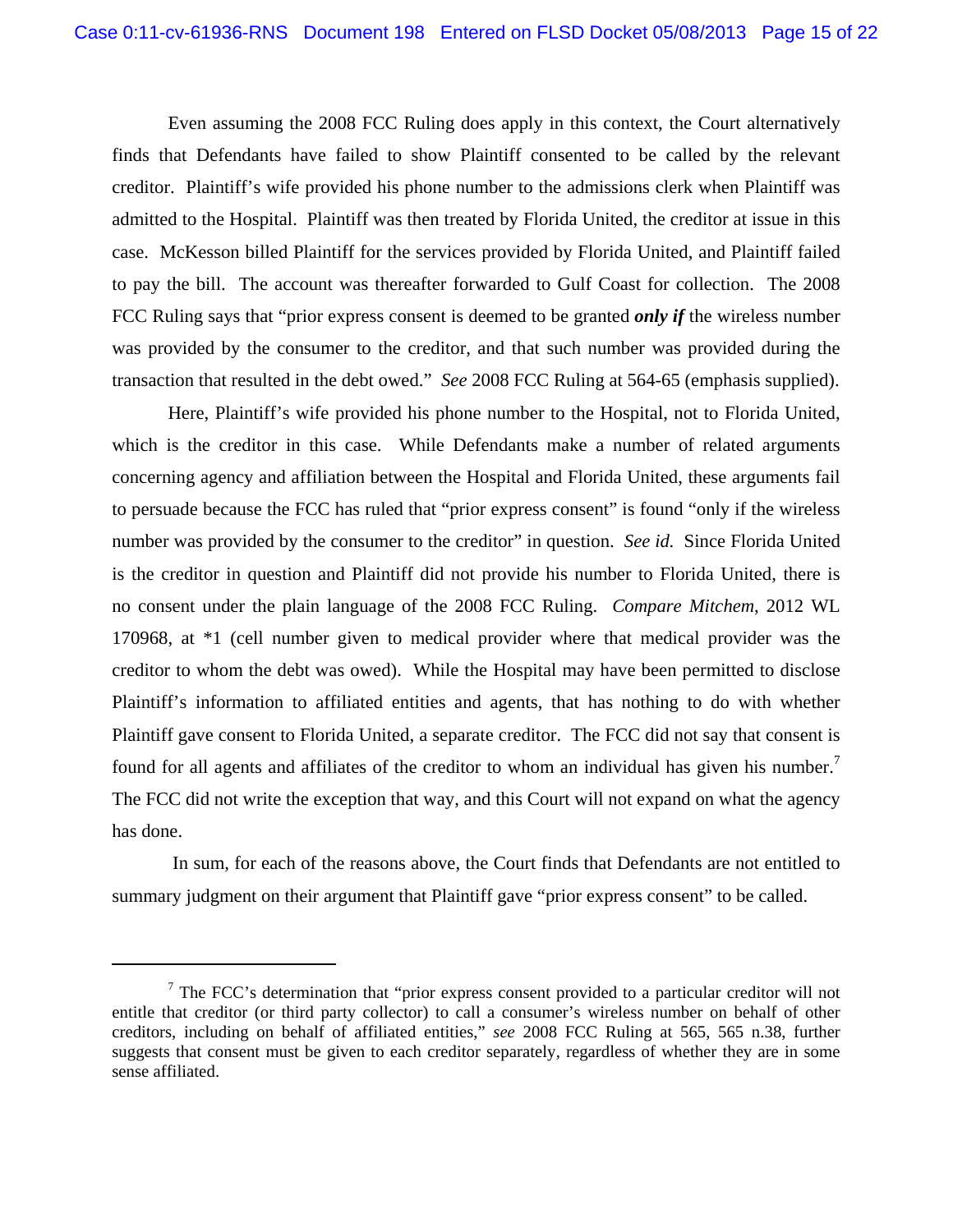# *B. Defendants Sheridan And Florida United May Not Be Held Vicariously Liable For Gulf Coast's Calls In Violation Of The TCPA*

Sheridan and Florida United seek summary judgment on the ground that they cannot be held liable for Gulf Coast's calls under the TCPA, section  $227(b)(1)(A)$ . They point out that section 227(b)(1)(A), by its plain language, makes it unlawful for anyone "to *make* any call," without consent, to a cell phone, using an automatic telephone dialing system or an artificial or prerecorded voice, whereas section  $227(c)(5)$ , which concerns violations of the "Do Not Call" Registry, imposes liability for multiple calls made "by *or on behalf of*" a party. *Compare* 47 U.S.C. § 227(b)(1)(A) (emphasis supplied), *with* 47 U.S.C. § 227(c)(5) (emphasis supplied). According to Sheridan and Florida United, the choice and placement of language in the different statutory provisions indicates that Congress intended to allow for "on behalf of," or vicarious, liability in section  $227(c)(5)$ , but not in section  $227(b)(1)(A)$ .

"[W]here Congress includes particular language in one section of a statute but omits it in another section of the same Act, it is generally presumed that Congress acts intentionally and purposely in the disparate inclusion or exclusion." *Russello v. United States*, 464 U.S. 16, 23 (1983); *see also United States v. Gonzales*, 520 U.S. 1, 5 (1997). Noting the difference in language between the two sections of the statute, other district courts have held that there is no "on behalf of" liability for defendants under section 227(b). *See, e.g.*, *Mey v. Pinnacle Sec., LLC*, 2012 WL 4009718, at \*3-\*4 (N.D. W. Va. Sept. 12, 2012). *Thomas v. Taco Bell Corp.*, 879 F. Supp. 2d 1079, 1084 (C.D. Cal. 2012).

Even while recognizing that Congress must not have intended such liability for violations of section 227(b), some of those courts have found it appropriate to also consider whether a defendant may nonetheless be held vicariously liable under traditional tort principles. Those other courts apparently felt compelled to do so by *Meyer v. Holley*, 537 U.S. 280, 286-87 (2003), wherein the Supreme Court stated that "when Congress creates a tort action, it legislates against a legal background of ordinary tort-related vicarious liability rules and consequently intends its legislation to incorporate those rules," absent any contrary indications. That rule is fine as far as it goes, but the Court does not see how it can apply where, as here, Congress has specifically provided for vicarious liability in one part of the statute, but not in the other.

In *Meyer*, the Supreme Court considered legislation, the Fair Housing Act, that was altogether silent on whether vicarious liability could be imposed. *See id.* at 285 ("[The Fair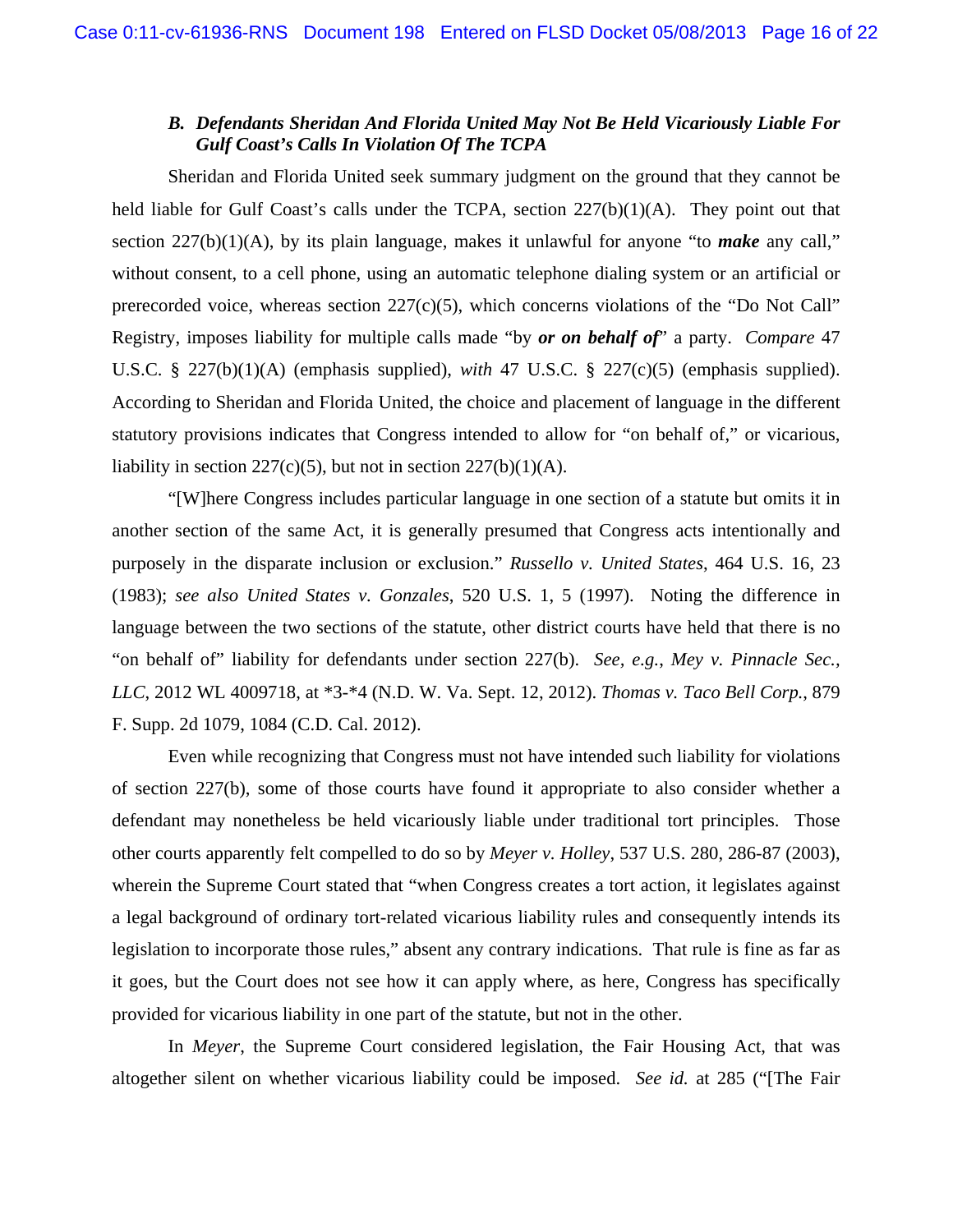Housing Act] says nothing about vicarious liability."). In that context, it makes sense to turn to traditional vicarious liability rules, which we presume Congress did not intend to supplant absent it saying so. But because Congress here made a choice about where vicarious liability ought to be imposed, this Court should not go to the common law to alter Congress's choice. *See id.* at 290-91 ("courts ordinarily should determine [which parties are liable ] in accordance with traditional principles of vicarious liability – unless, of course, Congress, better able than courts to weigh the relevant policy considerations, has instructed the courts differently").

All things being equal, then, the Court would find that Sheridan and Florida United cannot be held vicariously liable here. But all things are not equal, because we are again confronted with a portion of the 2008 FCC Ruling. The agency has declared that "[c]alls placed by a third party collector on behalf of that creditor are treated as if the creditor itself placed the call." *See* 2008 FCC Ruling at 565. Thus, this Court must decide whether or not the 2008 FCC Ruling is entitled to deference on the issue of various liability under section  $227(b)(1)(A)$ .<sup>8</sup>

Turning to the analysis under *Chevron* step one, the Court finds that Congress has again directly spoken on the issue. As just outlined, Congress chose to employ "on behalf of" liability under one part of the statute, but not under the provision relevant in this case, section  $227(b)(1)(A)$ . There, Congress chose to provide liability only for those who "make" calls in violation of the TCPA. "Where the court finds that the statute is clear, as it does here, no deference is accorded to the agency's interpretation."9 *Koch Foods*, 2013 WL 869645, at \*3.

 <sup>8</sup> The Court has already found that the Hobbs Act presents no bar to review of the 2008 FCC Ruling because this is not a proceeding "to enjoin, set aside, annul, or suspend" an FCC order under the plain language of section 402(a). By virtue of the fact that the plaintiff initiates the case, the plaintiff necessarily controls the nature of the proceeding. Consistent with this truism, the Eleventh Circuit in *Self*, discussed earlier, applied the Hobbs Act to a plaintiff's claim and found that the district court did not have jurisdiction. Implicitly, then, the Eleventh Circuit must have found that the proceeding was one "to enjoin, set aside, annul, or suspend" an FCC order under section 402(a). The Court has already noted that this is not such a case, and a defendant's argument cannot change the nature of the proceeding from what it already is. So, the Hobbs Act does not divest this Court of jurisdiction to rule on the Defendants' argument that they cannot be held vicariously liable under the TCPA, notwithstanding the 2008 FCC Ruling.

<sup>&</sup>lt;sup>9</sup> Alternatively, to the extent that section  $227(b)(1)(A)$  could be viewed as silent or ambiguous on the issue of vicarious liability, the Court finds the FCC's interpretation to be unreasonable and unworthy of deference under *Chevron* step two. *See Koch Foods*, 2013 WL 869645, at \*3 ("The court reaches *Chevron* step two only if the statute 'is silent or ambiguous with respect to the specific issue' being interpreted by the agency."). In light of the fact that section  $227(c)(5)$  clearly calls for "on behalf of" liability, whereas section  $227(b)(1)(A)$  does not, the FCC's attempt to amend the statute to provide for vicarious liability in section  $227(b)(1)(A)$  is not a permissible or reasonable act of statutory gap-filling.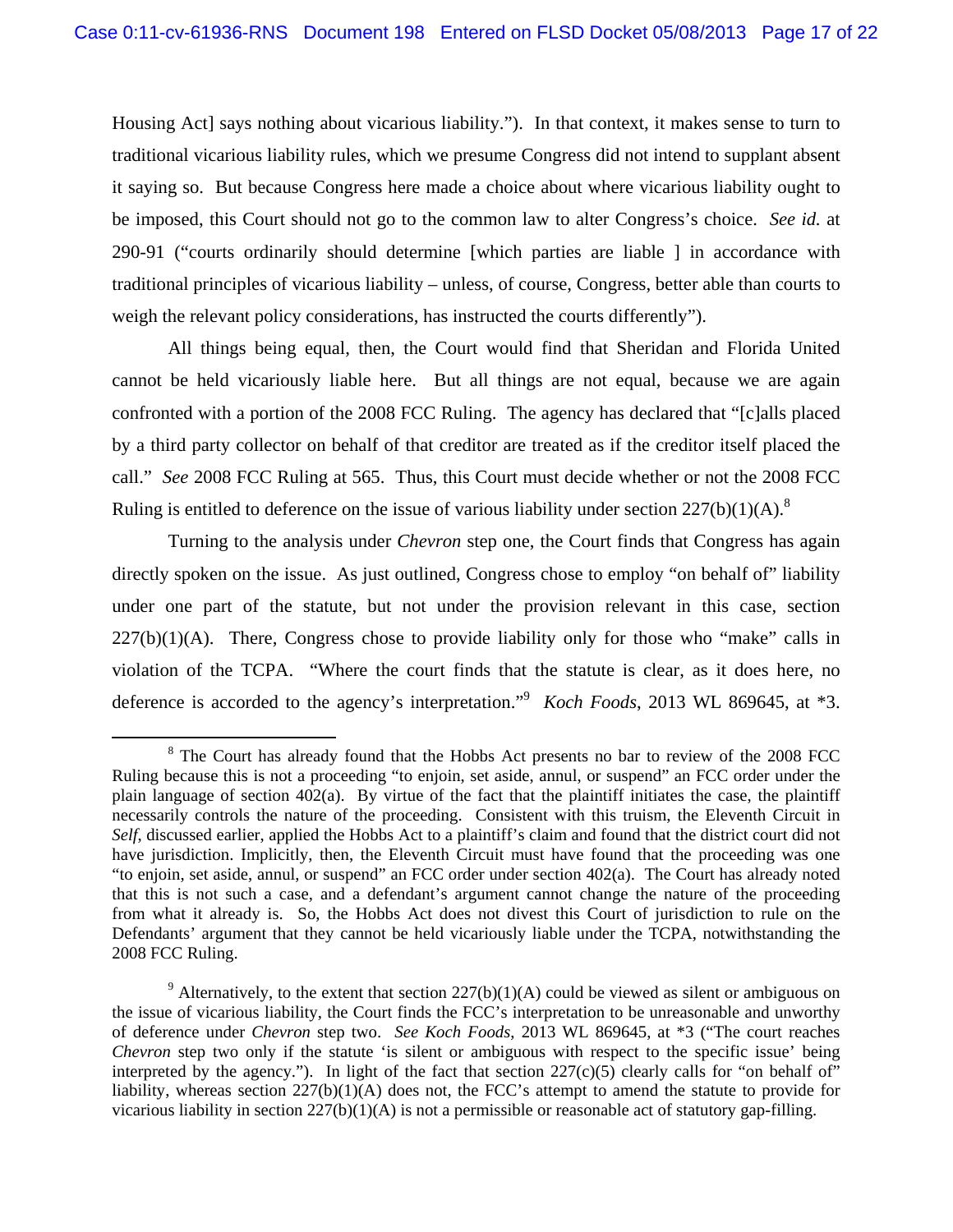With respect to section  $227(b)(1)(A)$ , the FCC has provided for vicarious liability where Congress did not. The FCC cites no authority or support for its determination that creditors are liable for calls placed by third-party debt collectors and, for the reasons above, that ruling appears inconsistent with the statutory scheme. Therefore, the Court will not defer to the FCC's determination. Instead, it will employ the statute as written and find that only those who make calls in violation of section  $227(b)(1)(A)$  may be held liable. Because neither Sheridan nor Florida United made any calls to the Plaintiff, the Court finds they are entitled to summary judgment.

Alternatively, even assuming traditional tort rules of vicarious liability apply here, the Court would still find that Sheridan and Florida United cannot be held liable. "Vicarious liability may arise in various ways under Florida law." *Banco Espirito Santo Int'l, Ltd. v. BDO Int'l, B.V.*, 979 So. 2d 1030, 1032 (Fla. 3d DCA 2008). "The vicariously liable party is responsible to the plaintiff to the same extent as the primary actor; both are jointly liable for all of the harm that the primary actor has caused." *Grobman v. Posey*, 863 So.2d 1230, 1235 (Fla. 4th DCA 2003). To establish vicarious liability through the doctrine of respondeat superior, or through common law agency principles, the plaintiff must show, among other things, "control by the principal over the actions of the agent." *See Tello v. Royal Caribbean Cruises, Ltd.*, 2013 WL 1500573, at \*6 (S.D. Fla. Mar. 30, 2013) (Lenard, J.); *see also Vasquez v. United Enters. of Sw. Fla., Inc.*, 811 So. 2d 759, 760-61 (Fla. 3d DCA 2002). "Absent control, there is no vicarious liability for the act of another, even for an employee." *Id.* at 761. Such control is absent when the principal has retained a third party as an "independent contractor." *See Hunt v. Liberty Lobby*, 720 F.2d 631, 649 (11th Cir. 1983).

Courts have repeatedly emphasized that "the primary factor to be decided with regard to whether an entity is an independent contractor is the degree of control exercised over the details of the work." *Paul N. Howard Co. v. Affholder, Inc.*, 701 So. 2d 402, 404 (Fla. 5th DCA 1997). Indeed, "[t]he right of control as to the mode of doing the work is the principal consideration," because where "a person is subject to the control or direction of another as to his results only, he is an independent contractor; if he is subject to control as to the means used to achieve the results, he is an employee." *Kane Furn. Corp. v. Miranda*, 506 So.2d 1061, 1064 (Fla. 2d DCA 1987); *see also Langfitt v. Fed. Marine Terminals, Inc.*, 647 F.3d 1116, 1121 (11th Cir. 2011) ("The essence of the common law's test for whether an agent is an employee or an independent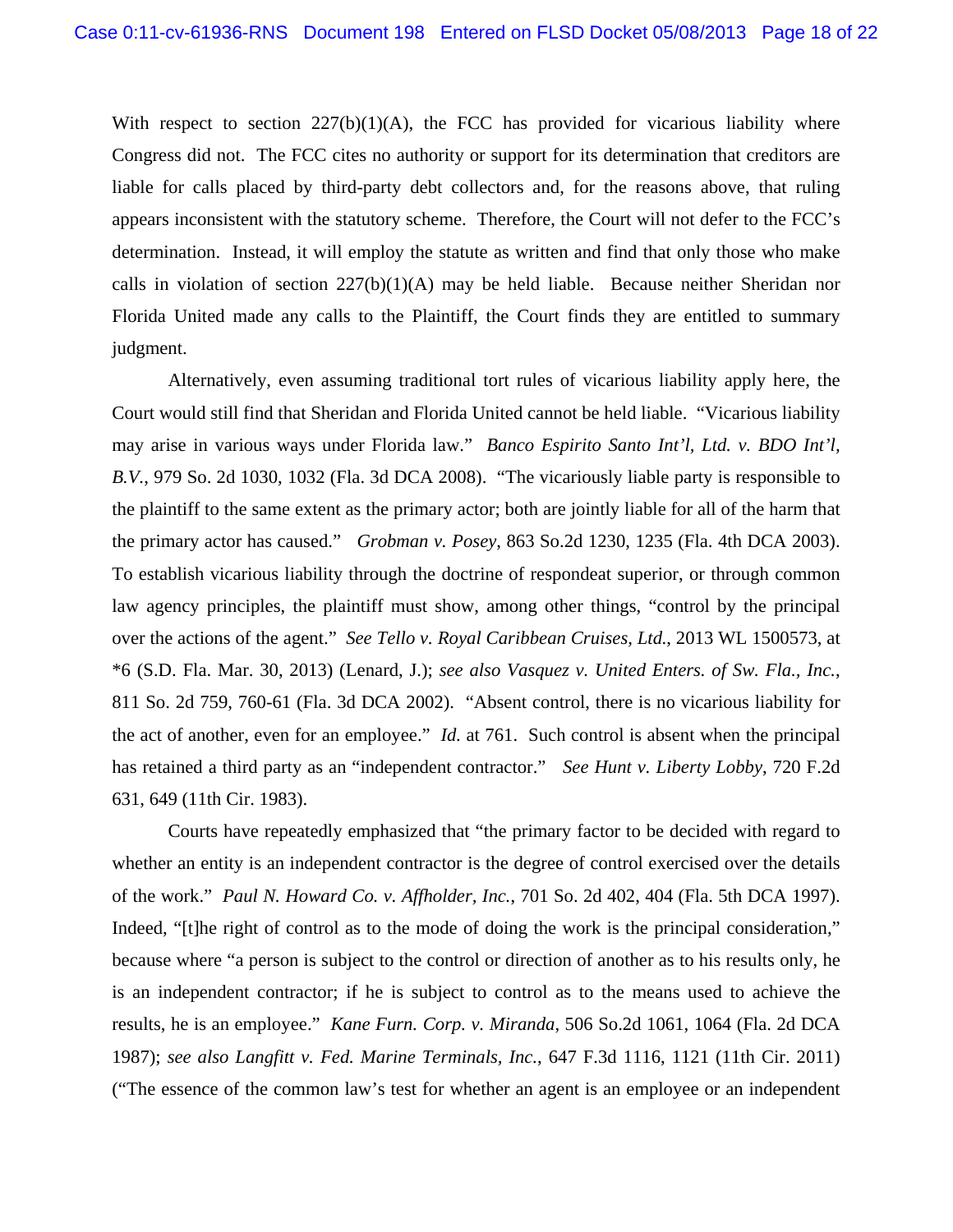contractor is the control of details; that is, whether the principal has the right to control the manner and means by which the agent accomplishes the work."). Whether the requisite degree of control is present can be resolved on summary judgment where the evidence is clear, undisputed, and capable of only one determination. *See Johnson v. Unique Vacations, Inc.*, 498 F. App'x 892, 894 n.3 (11th Cir. 2012).

Here, the undisputed evidence reveals that neither Sheridan nor Florida United exercised, or had the right to exercise, the kind of control over Gulf Coast necessary to create vicarious liability. For starters, the contractual agreement that Sheridan and Florida United entered into with Gulf Coast indicated that the parties intended for Gulf Coast to be an independent contractor. *See* Third Party Collection Services Agreement (hereinafter, "Collection Agreement") at ¶ 8.1. While that is not wholly determinative, evidence of the parties' intent is nonetheless relevant. *See Keith v. News & Sun Sentinel Co.*, 667 So. 2d 167, 171 (Fla. 1995). Most significantly, while Sheridan and Florida United did require Gulf Coast to do a number of things in a particular way, the contract is silent as to the manner in which Gulf Coast would undertake the collection of debts. It did not require Gulf Coast to use particular equipment (for example, a predictive dialer) to carry out debt collection, and it did not define the particular procedures that Gulf Coast would follow in communicating with debtors. Instead, by its silence, the contract left such matters to Gulf Coast's judgment and wisdom as an expert debt collector. What the contract did say is that Gulf Coast was responsible for doing things in accordance with the law: "Gulf Coast shall perform third party collection services on referred accounts receivable in accordance with all applicable state, federal and local laws, regulations ordinances and rules[.]" *See* Collection Agreement at ¶ 1.1. It is clear that nothing in the parties' agreement reflects any control by Sheridan or Florida United over Gulf Coast's decision to employ modes of debt collection that run afoul of the TCPA.

Nor is there sufficient evidence of control in practice. Plaintiff has offered none, and the only evidence in the record – deposition testimony from Sheridan, Florida United, and Gulf Coast – indicates the absence of such control. For example, Gulf Coast's corporate representative testified that neither Sheridan nor Florida United exercised control over its debt collection methods, that it alone was responsible for compliance with applicable laws, and that Gulf Coast (through former Defendant Jack W. Brown III) made the decision to use, and authorized the use of, the predictive dialer for debt collection calls. *See* Gulf Coast Dep. at 76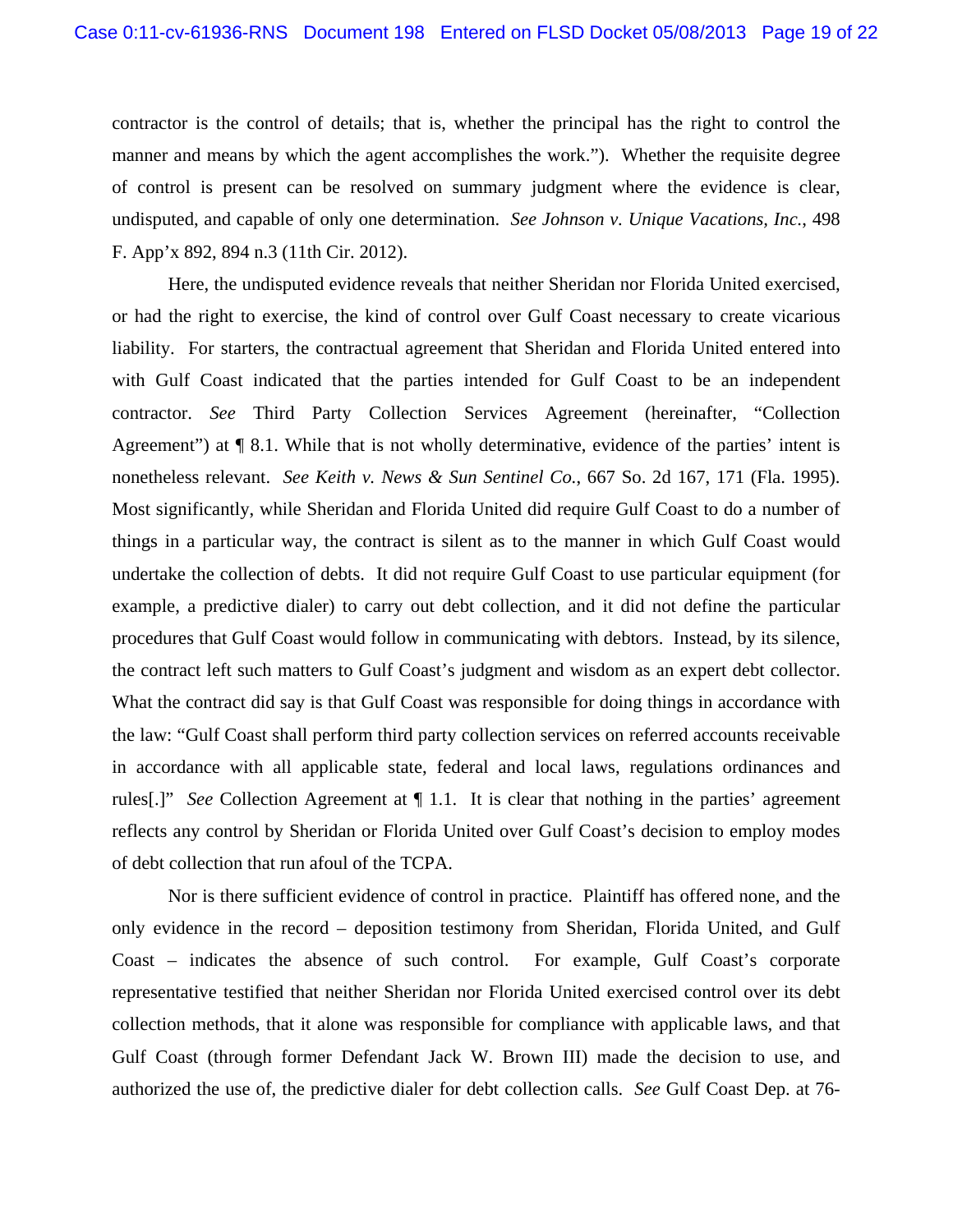78. Further, Gulf Coast's representative testified that neither Florida United nor Sheridan provided any affirmative indication that a debtor had given consent to be called; rather, they only told Gulf Coast that the debtor's number had been provided in connection with the original transaction with the creditor, "and then [Gulf Coast] relied on federal agency interpretation of the TCPA to get consent that way." *See id.* at 56. As this undisputed evidence makes plain, Gulf Coast made all of the key decisions creating liability under the TCPA all on its own; Sheridan and Florida United did not control the relevant aspects of Gulf Coast's conduct or procedures, and, accordingly, cannot be held vicariously liable. *See, e.g.*, *Paul N. Howard Co.*, 701 So. 2d at 404 (individual was independent contractor, not agent, where he controlled "the details of the project"); *Harper ex rel. Daley v. Toler*, 884 So.2d 1124, 1131 (Fla. 2d DCA 2004) (agency relationship exists where principal controls the means by which the agent conducts business; where principal controls only the results to be obtained, it is an independent contractor relationship); *Miami Herald Publ'g Co. v. Kendall*, 88 So. 2d 276 (Fla. 1956) (newspaper carrier was independent contractor because even though contract with Miami Herald specifically defined his obligations and imposed on him specific requirements, the Herald did not supervise delivery of the papers or require him to perform delivery in certain way); *Kane Furn. Corp. v. Miranda*, 506 So. 2d 1061, 1063-67 (Fla. 2d DCA 1987) (even though carpet seller drew carpet installation layout plan, carpet installers had unbridled discretion in performance of tasks, were engaged in their own independent installation business, and supplied their own equipment).

# **Ruling on Plaintiff's Motion for Partial Summary Judgment**

Plaintiff's arguments in favor of partial summary judgment are largely a mirror image of Defendants' summary judgment arguments. For example, Plaintiff contends that "prior express consent" has not been established and that the 2008 FCC Ruling does not apply here. As explained above, the Court agrees. Therefore, Plaintiff is entitled to summary judgment on the consent issue.

Plaintiff also argues that Sheridan and Florida United should be held vicariously liable for Gulf Coast's calls. As explained above, however, the Court finds that position inconsistent with the statutory scheme. Congress provided for "on behalf of" liability only in section  $227(c)(5)$ , not in section  $227(b)(1)(A)$ , the provision relevant here. The cases cited by Plaintiff concern "on behalf of" liability under section  $227(c)(5)$ , or fail to distinguish between where Congress did, and did not, provide for vicarious liability in the statute. *See Charvat v. Farmers*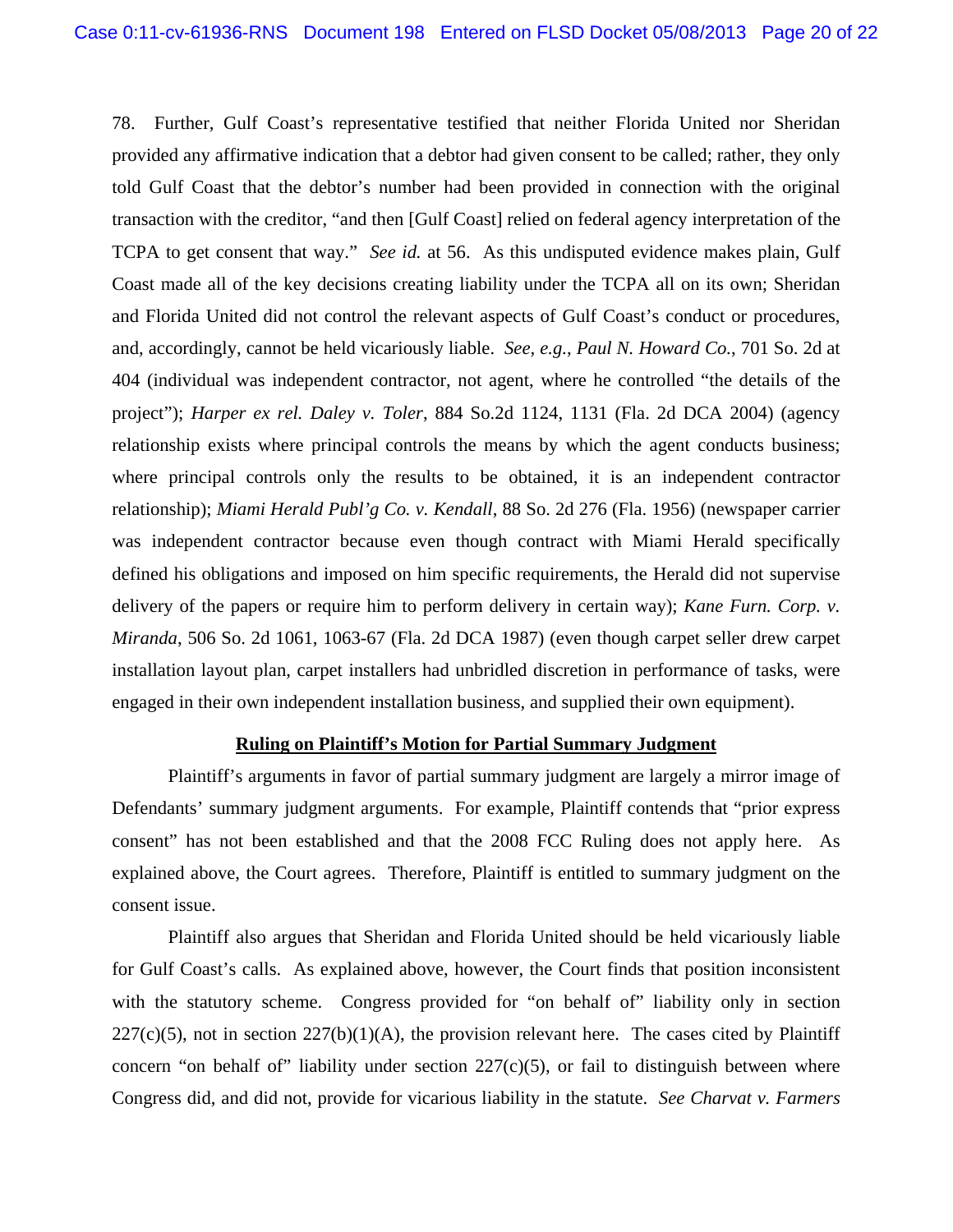*Ins. Columbus, Inc.*, 897 N.E.2d 167 (Ohio Ct. App. 2008); *Hooters of Augusta, Inc. v. Nicholson*, 537 S.E.2d 468 (Ga. Ct. App. 2000); *Worsham v. Nationwide Ins. Co.*, 772 A.2d 868 (Md. Ct. App. 2001); *United States v. Dish Network, L.L.C.*, 667 F. Supp. 2d 952 (C.D. Ill. 2009). In addition, the undisputed evidence shows that Gulf Coast operated as an independent contractor, not as an agent of Sheridan or Florida United. Therefore, Plaintiff loses as to vicarious liability, and is not entitled to summary judgment on that issue.

The next issue is damages. The TCPA, section 227(b)(3), provides for damages in the amount of \$500 for each violative call. Plaintiff contends that Gulf Coast placed 30 calls to his cell phone, while Gulf Coast maintains that there were only 15 calls placed. According to Gulf Coast, while it attempted to make 30 calls to Plaintiff's cell number, "only 15 calls actually were dialed by the predictive dialing system as 15 attempted calls failed to pass the business router and therefore these 15 calls never left the [Gulf Coast] system." *See* Gulf Coast's Resp. to Pl.'s Facts  $\parallel$  12. The undisputed evidence reveals that 15 calls were placed in violation of the statute. Indeed, both the Plaintiff and Gulf Coast rely on Gulf Coast's deposition testimony, which clearly states that only 15 calls were actually placed. *See* Gulf Coast Dep. at 33. Plaintiff cites no authority holding that attempted calls, which were not actually dialed, count as statutory violations. Absent such, only dialed calls that successfully went through to Plaintiff's number will be counted. Therefore, Plaintiff is entitled to \$500 for each of the 15 violative calls that Gulf Coast placed to his cell phone. The Plaintiff has asked that the jury be left to decide whether Gulf Coast's violations were willful; therefore, the Court will leave that issue for trial. *See Pollack v. Bay Area Credit Serv., LLC*, 2009 WL 2475167, at \*11 (S.D. Fla. Aug. 13, 2009) (Dimitrouleas, J.) (whether TCPA violations are knowing or willful is a jury question).

Finally, Plaintiff seeks an injunction against further statutory violations by the Defendants. Section 227(b)(3) provides that a plaintiff may bring "an action based on a violation of this subsection or the regulations prescribed under this subsection to enjoin such violation." As the Supreme Court said long ago, however, "the mere fact that a court has found that a defendant has committed an act in violation of a statute does not justify an injunction broadly to obey the statute and thus subject the defendant to contempt proceedings if he shall at any time in the future commit some new violation unlike and unrelated to that with which he was originally charged." *See N.L.R.B. v. Express Pub. Co.*, 312 U.S. 426, 435-36 (1941). The Court also observes that telling a defendant not to violate a statute, when the statute already makes certain